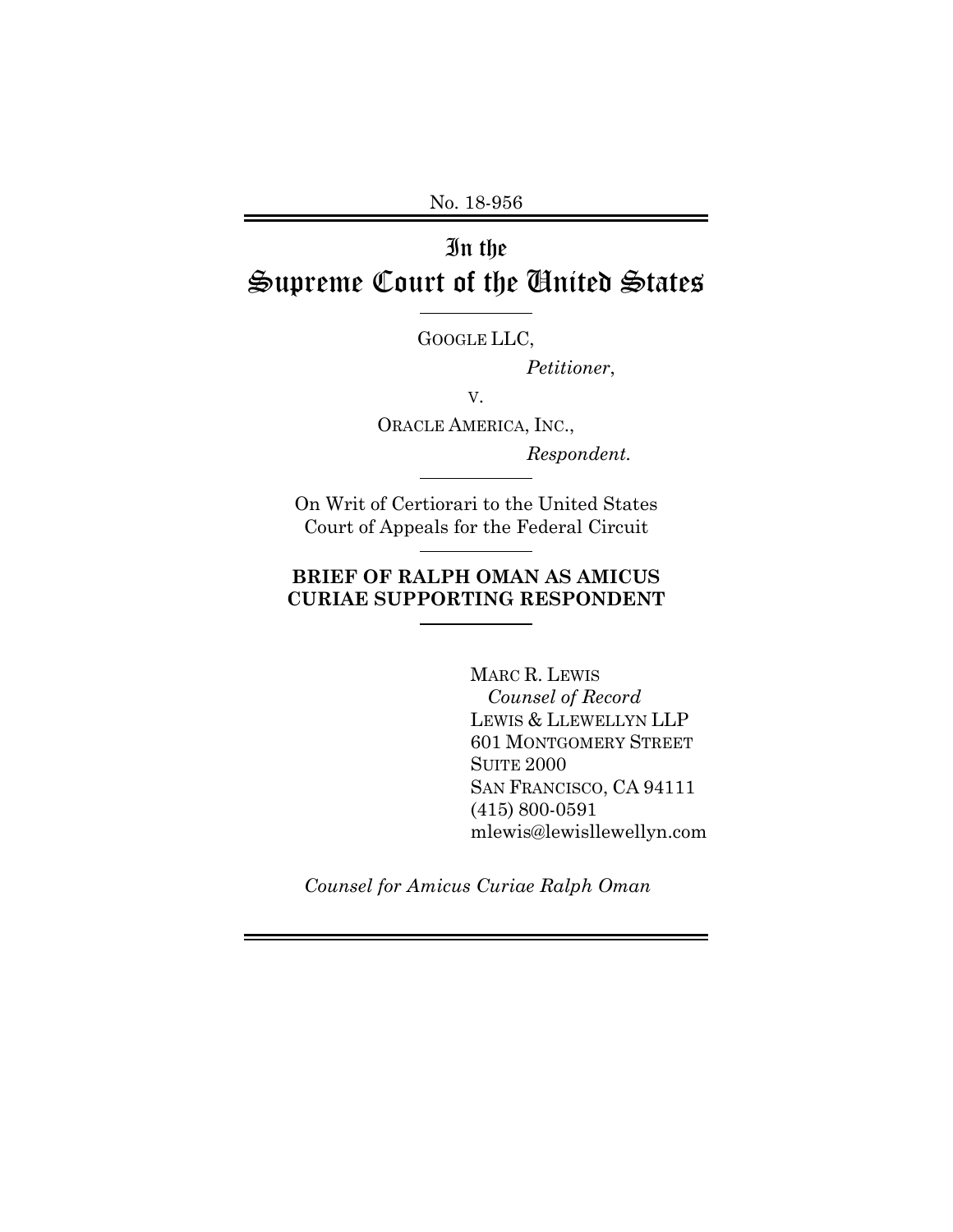# **TABLE OF CONTENTS**

|    |    |  |                                                                                                                                             | Page |
|----|----|--|---------------------------------------------------------------------------------------------------------------------------------------------|------|
|    |    |  |                                                                                                                                             |      |
|    |    |  |                                                                                                                                             |      |
|    |    |  | INTRODUCTION AND SUMMARY OF                                                                                                                 |      |
|    |    |  |                                                                                                                                             |      |
| I. |    |  | AFTER CAREFULLY STUDYING THE<br>MATTER, CONGRESS CHOSE TO PROTECT<br>COMPUTER PROGRAMS VIA COPYRIGHT4                                       |      |
|    |    |  |                                                                                                                                             |      |
|    |    |  | 1. The majority's recommendations 6                                                                                                         |      |
|    | 2. |  |                                                                                                                                             |      |
|    |    |  | B. Following CONTU's Recommendations,<br>Congress Amended The Copyright Act To<br>Protect Computer Programs10                               |      |
|    |    |  | II. TRADITIONAL COPYRIGHT PRINCIPLES<br>COMPEL THE CONCLUSION THAT<br>GOOGLE'S COPYING OF ORACLE'S APIS<br>INFRINGED ORACLE'S COPYRIGHTS 11 |      |
|    |    |  | A. Copyright Principles Protect Oracle's                                                                                                    |      |
|    | 1. |  | Functional aspects of a work do not<br>preclude copyright protection of the                                                                 |      |
|    | 2. |  | The merger doctrine only applies<br>where there are limited ways to                                                                         |      |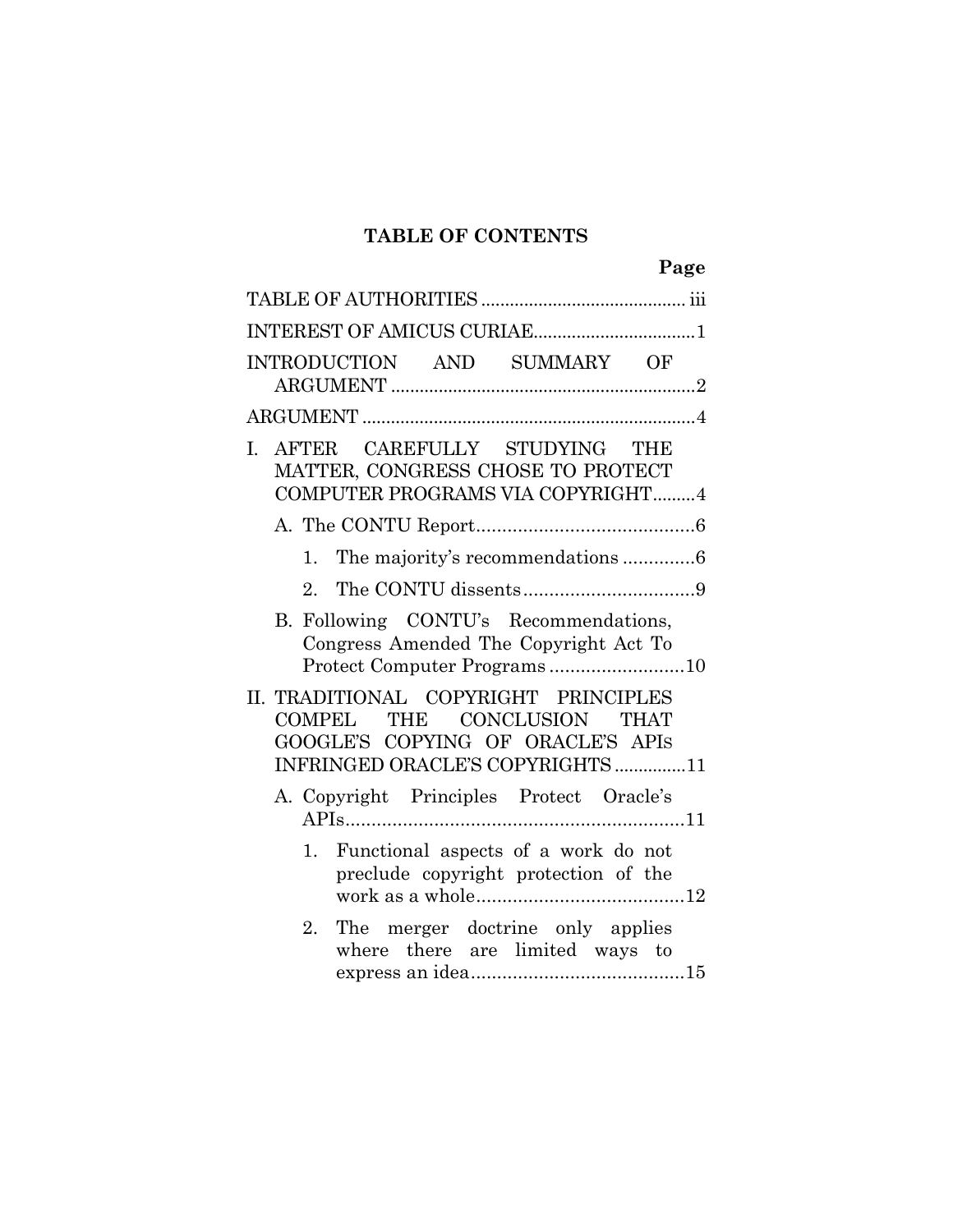# **TABLE OF CONTENTS—Continued**

# **Page**

|  | 3. Under these principles, Google<br>infringed Oracle's copyrights when it<br>copied Oracle's computer program18 |  |
|--|------------------------------------------------------------------------------------------------------------------|--|
|  | a. The functional aspects of Oracle's<br>program do not render it                                                |  |
|  | b. The merger doctrine does not apply<br>to Oracle's program 20                                                  |  |
|  | c. "Interoperability" does not apply23                                                                           |  |
|  | B. The Fair Use Doctrine Does Not Excuse                                                                         |  |
|  | 1. The fair use doctrine does not protect<br>works that merely seek to supersede                                 |  |
|  | 2. Under settled principles, Google's<br>copying of Oracle's computer program                                    |  |
|  |                                                                                                                  |  |
|  |                                                                                                                  |  |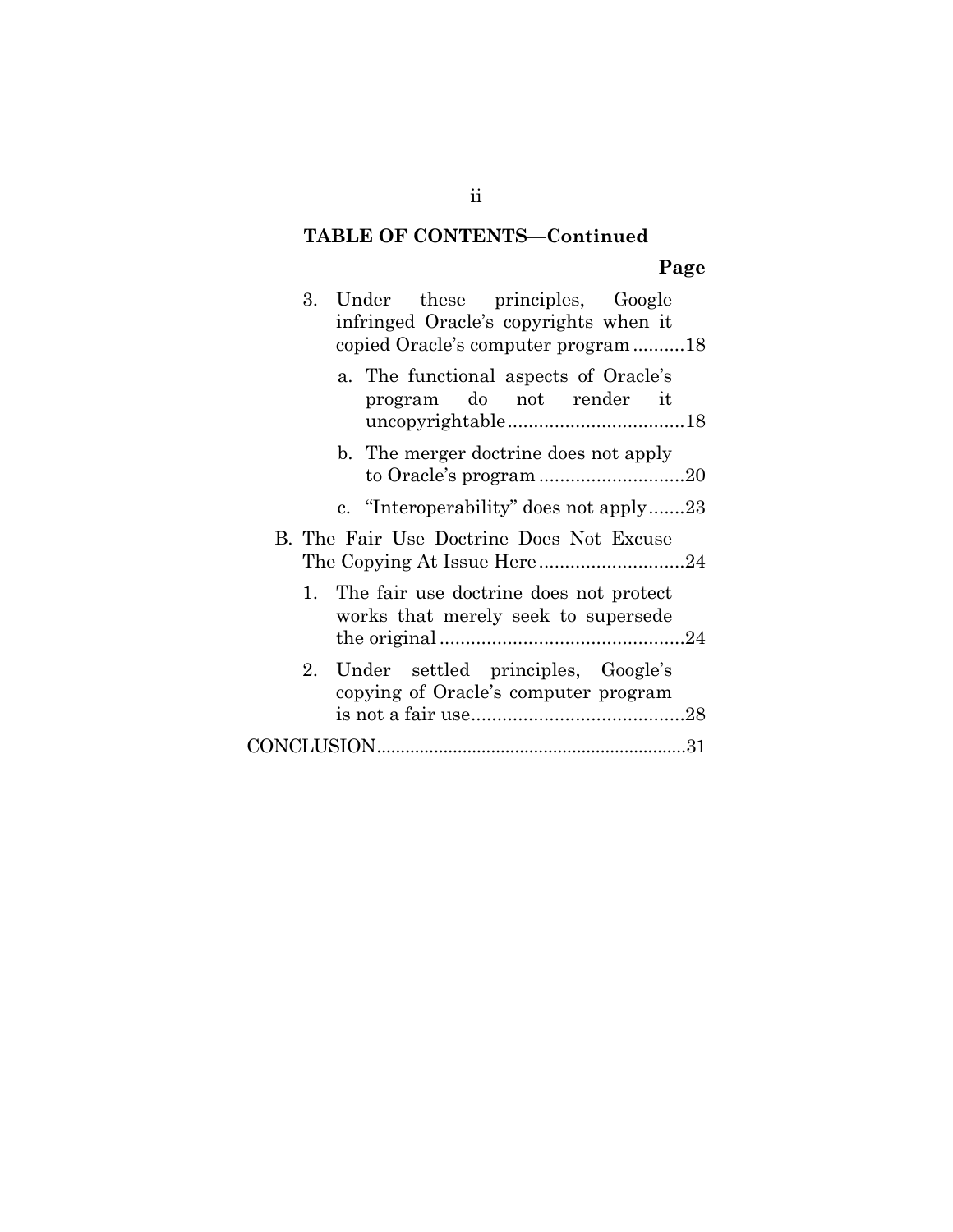# **TABLE OF AUTHORITIES**

**Page(s)** 

# **CASES**

| Apple Computer, Inc. v. Formula<br>International, Inc.,                                           |
|---------------------------------------------------------------------------------------------------|
| 725 F.2d 521 (9th Cir. 1984)11, 17                                                                |
| Apple Computer, Inc. v. Franklin<br>Computer Corp.,<br>714 F.2d 1240 (3d Cir. 1983) 6, 14, 16, 22 |
| Apple Computer, Inc. v. Microsoft Corp.,                                                          |
| Atari Games Corp. v. Nintendo of<br>America, Inc.,<br>975 F.2d 832 (Fed. Cir. 1992)10, 13, 16     |
| Baker v. Selden,                                                                                  |
| Berlin v. E.C. Publications, Inc.,                                                                |
| Bloom & Hamlin v. Nixon,                                                                          |
| Broadway Music Corp. v. F-R<br>Publishing Corp.,<br>31 F. Supp. 817 (S.D.N.Y. 1940) 26            |
| Campbell v. Acuff-Rose Music, Inc.,                                                               |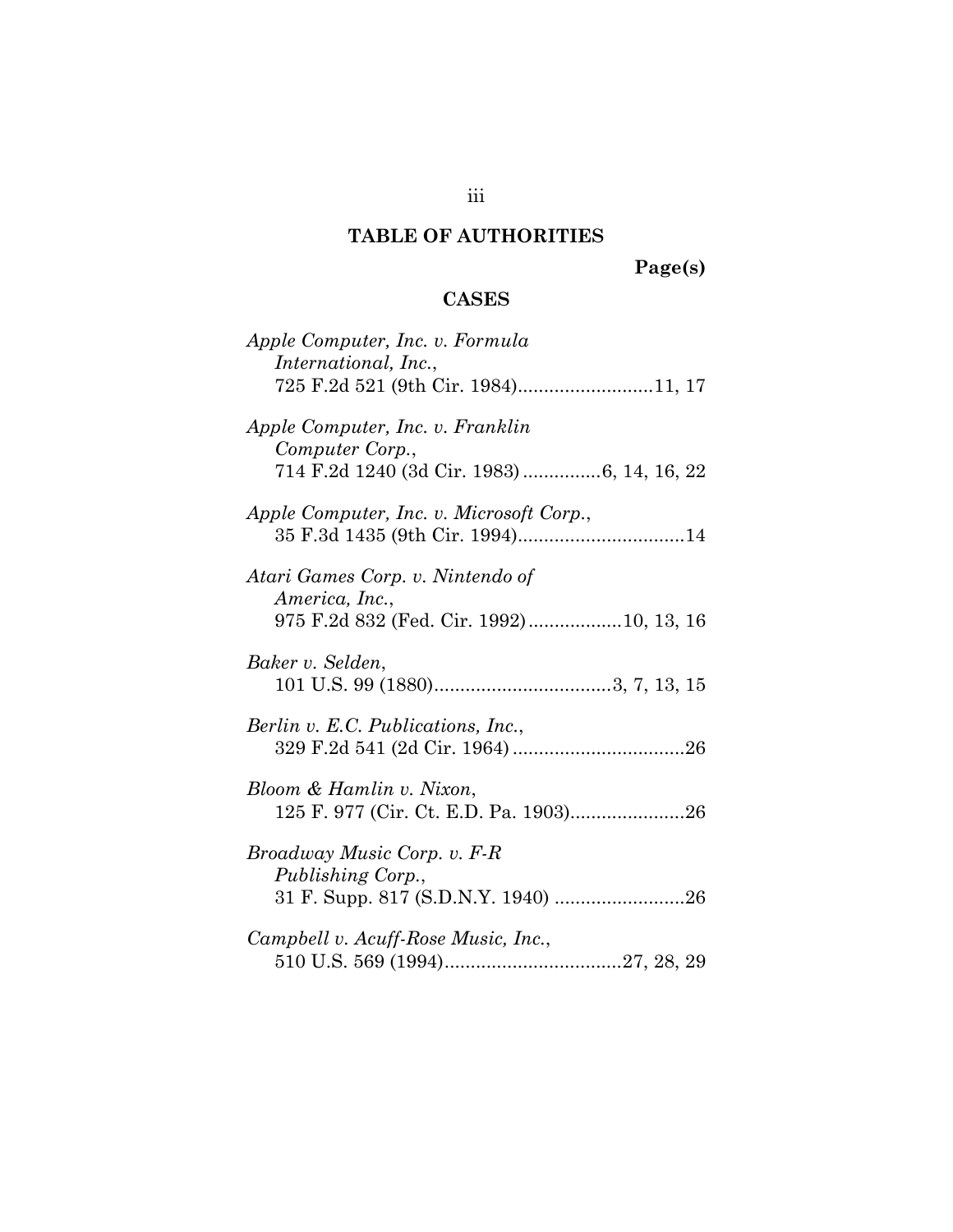| Chicago Record-Herald Co. v. Tribune<br>Association,                                                    |
|---------------------------------------------------------------------------------------------------------|
| Computer Associates International, Inc.<br>v. Altai, Inc.,<br>982 F.2d 693 (2d Cir. 1992) 6, 14, 16, 17 |
| Dun & Bradstreet Software Services,<br>Inc. v. Grace Consulting, Inc.,                                  |
| Eltra Corp. v. Ringer,                                                                                  |
| Feist Publications, Inc. v. Rural<br>Telephone Service Co.,                                             |
| Folsom v. Marsh,<br>9 F. Cas. 342 (Cir. Ct. D. Mass.                                                    |
| Gates Rubber Co. v. Bando Chemical<br><i>Industries, Ltd.,</i>                                          |
| General Universal Systems, Inc. v. Lee,<br>379 F.3d 131 (5th Cir. 2004)14                               |
| Golan v. Holder,                                                                                        |

iv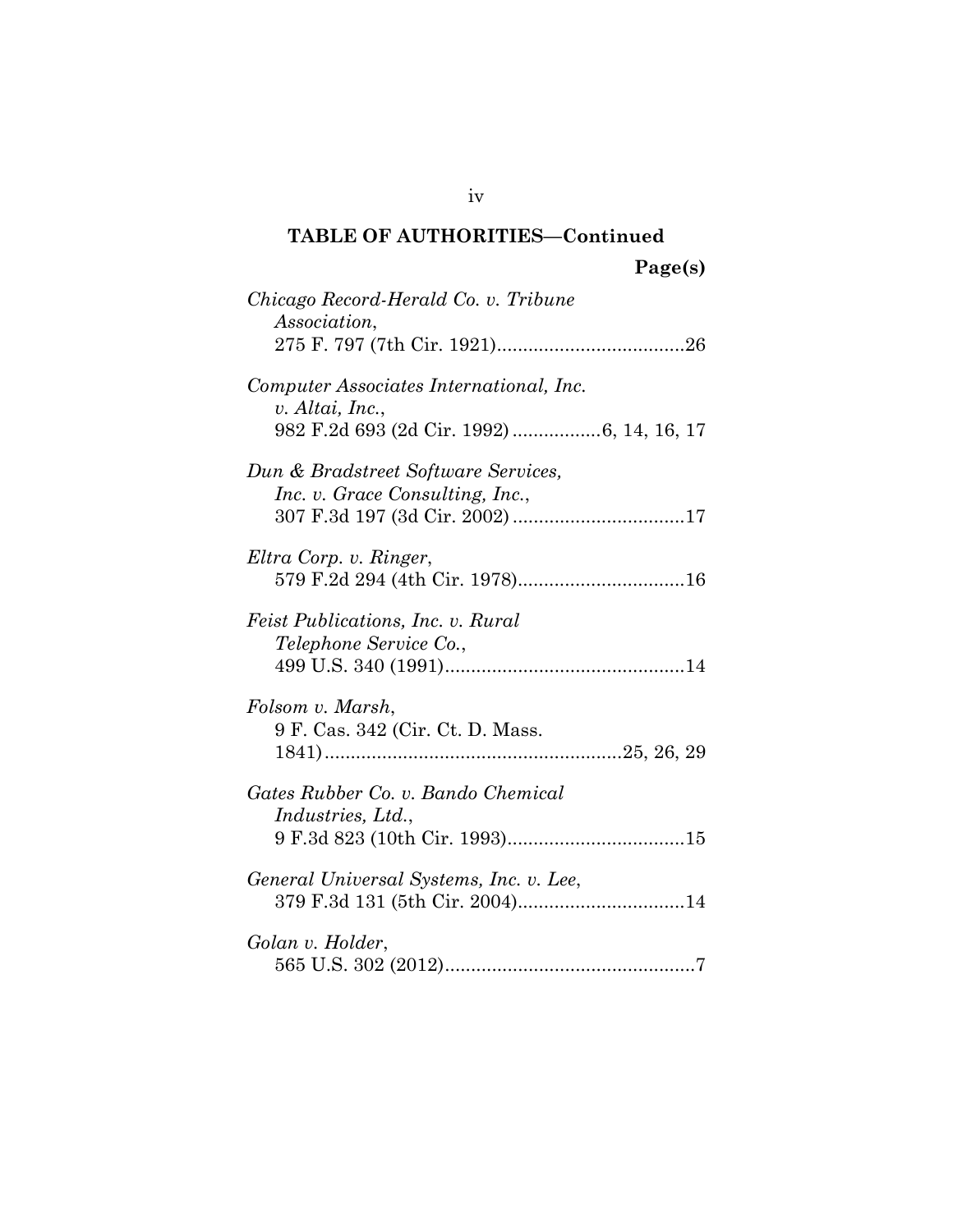| Goodyear Atomic Corp. v. Miller,                                                                             |
|--------------------------------------------------------------------------------------------------------------|
| Harper & Row Publishers, Inc. v.<br>Nation Enterprises,                                                      |
| Herbert Rosenthal Jewelry Corp. v.<br>Kalpakian,                                                             |
| Hill v. Whalen & Martell, Inc.,                                                                              |
| Karll v. Curtis Publishing Co.,<br>39 F. Supp. 836 (E.D. Wis. 1941) 26                                       |
| Kepner-Tregoe, Inc. v. Leadership<br>Software, Inc.,                                                         |
| Lexmark International, Inc. v. Static<br>Control Components, Inc.,<br>387 F.3d 522 (6th Cir. 2004)14, 17, 23 |
| Mazer v. Stein,                                                                                              |
| Mitel, Inc. v. Iqtel, Inc.,<br>124 F.3d 1366 (10th Cir. 1997)14                                              |
| Sega Enterprises Ltd. v. Accolade, Inc.,                                                                     |

v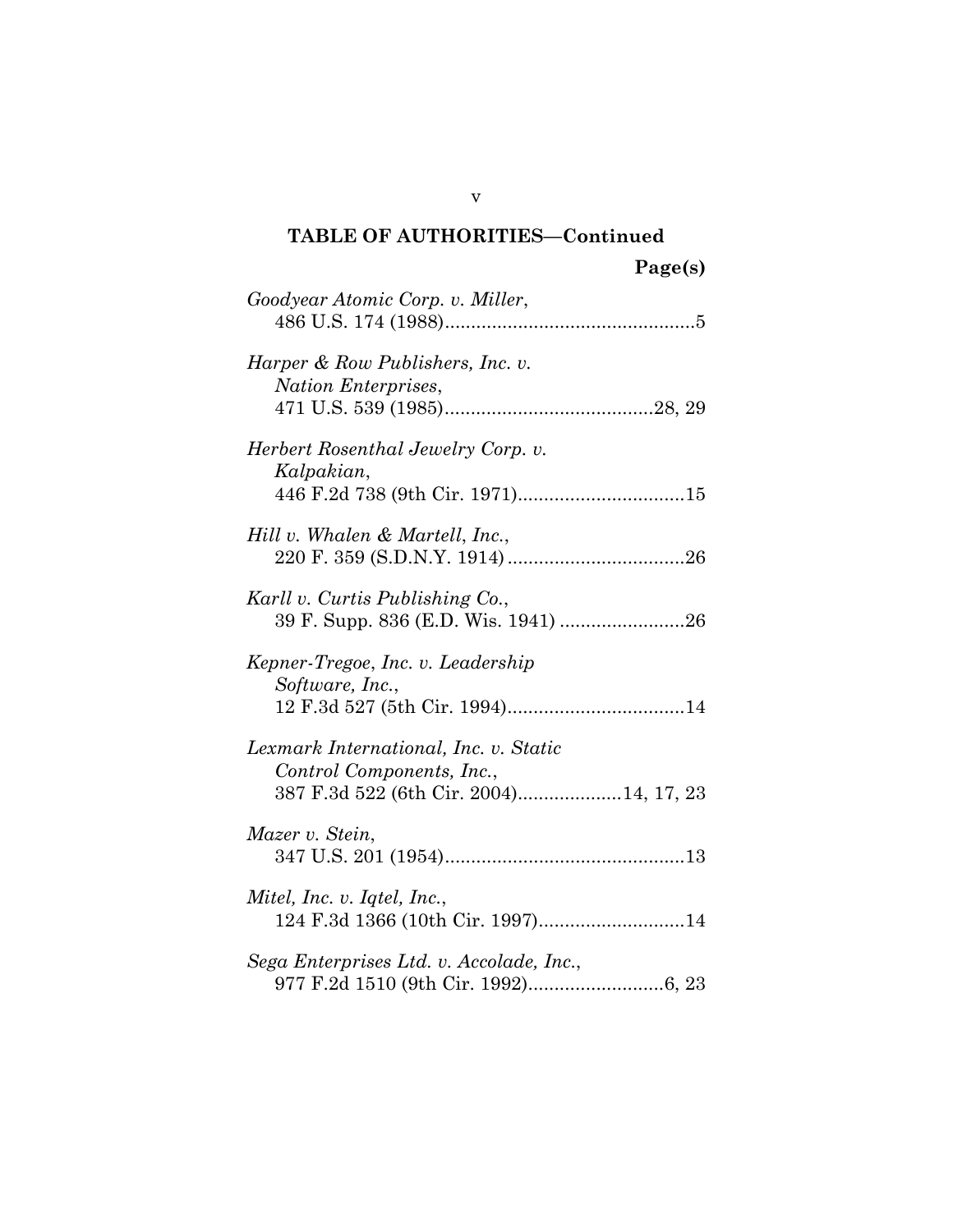| Sony Corp. of America v. Universal City |
|-----------------------------------------|
| Studios, Inc.,                          |
|                                         |
| Toro Co. v. R&R Products Co.,           |
| 787 F.2d 1208 (8th Cir. 1986)14         |
| Whelan Associates, Inc. v. Jaslow       |
| Dental Laboratory, Inc.,                |

# **STATUTES AND REGULATIONS**

797 F.2d 1222 (3d Cir. 1986) ............................... 14

vi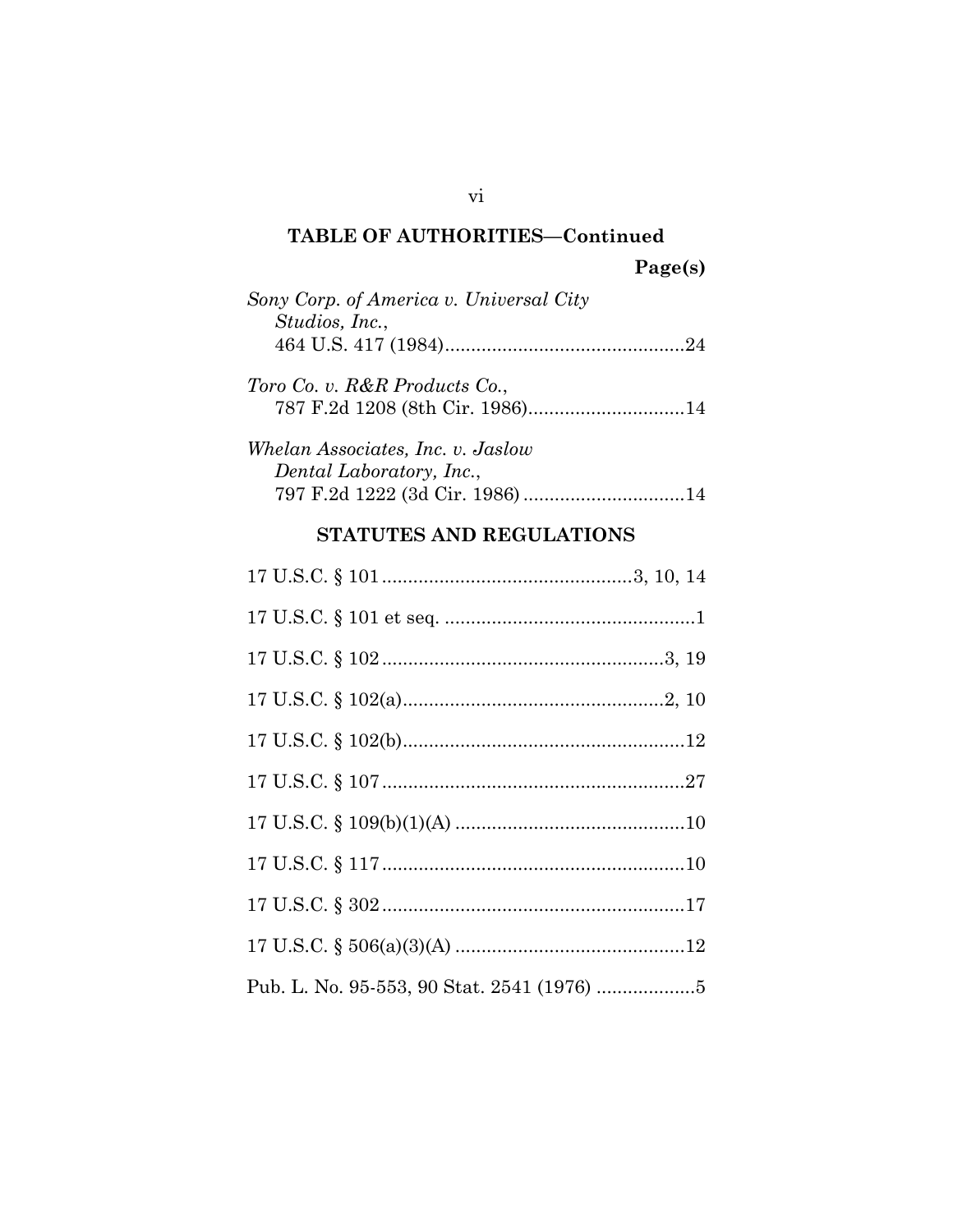# **Page(s)**

| Pub. L. No. 96-517, 94 Stat. 3015 (1980) 3, 5, 10 |  |
|---------------------------------------------------|--|
|                                                   |  |

# **OTHER AUTHORITIES**

| H. Comm. on Judiciary, 87th Cong.,<br>Report of the Register of Copyrights<br>on the General Revision of the U.S.<br>Copyright Law 24 (Comm. Print<br>1961), |
|--------------------------------------------------------------------------------------------------------------------------------------------------------------|
| https://www.copyright.gov/history/                                                                                                                           |
|                                                                                                                                                              |
| Pierre N. Leval, <i>Toward a Fair Use</i><br><i>Standard</i> , 103 Harv. L. Rev. 1105                                                                        |
| Melville B. Nimmer & David Nimmer,<br>Nimmer on Copyright (2019)11, 15                                                                                       |
| National Commission on New<br>Technological Uses of Copyrighted                                                                                              |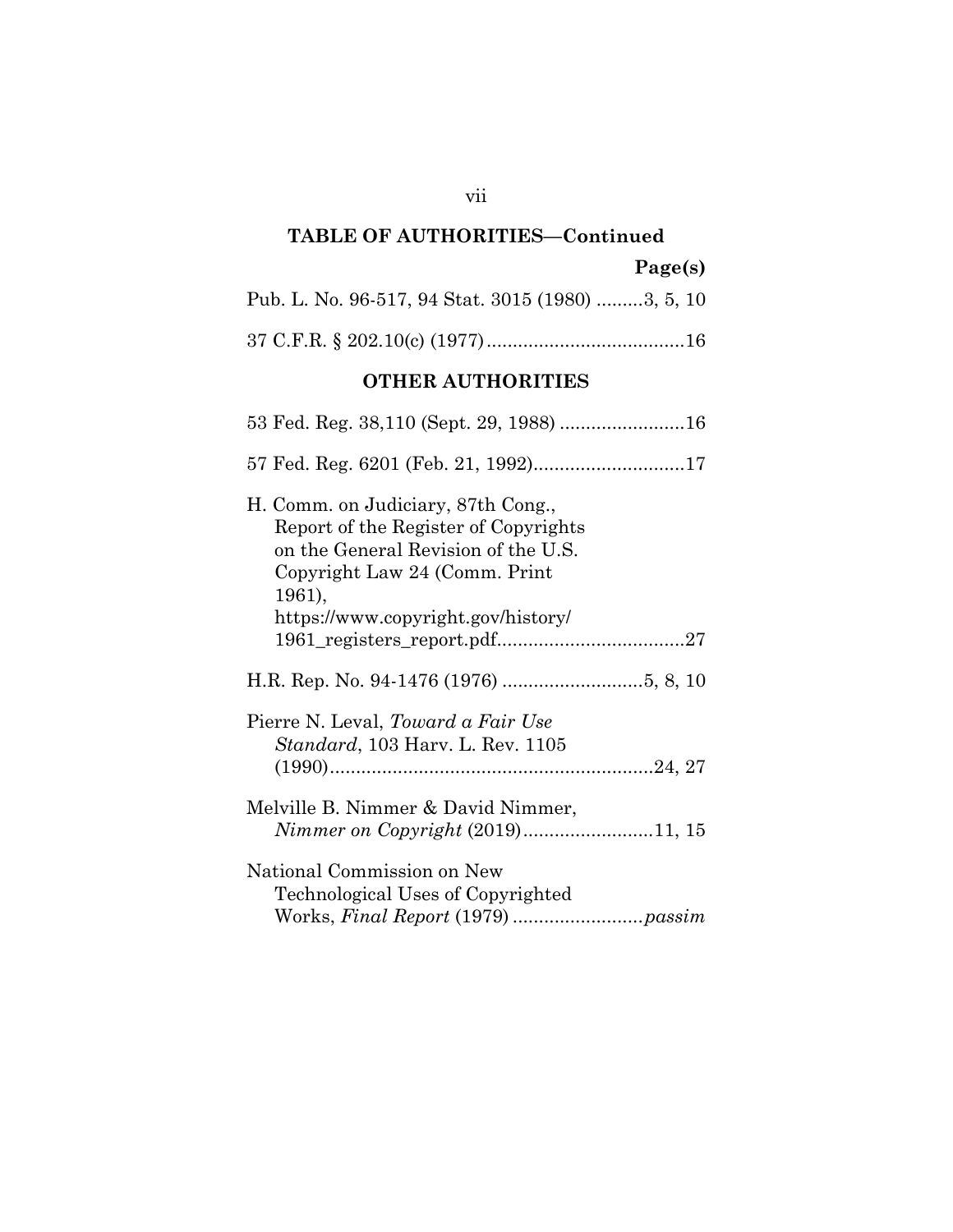**Page(s)** 

| Ralph Oman, Computer Software As            |
|---------------------------------------------|
| Copyrightable Subject Matter:               |
| Google v. Oracle, Legislative Intent,       |
| and the Scope of Rights in Digital          |
| <i>Works</i> , 31 Harv. J. L. Tech. 639     |
|                                             |
| William F. Patry, <i>Patry on Fair Use</i>  |
|                                             |
|                                             |
| U.S. Copyright Office, <i>Compendium of</i> |
| U.S. Copyright Office Practices (3d)        |
| ed. 2017),                                  |
| https://www.copyright.gov/comp3/            |
| 5                                           |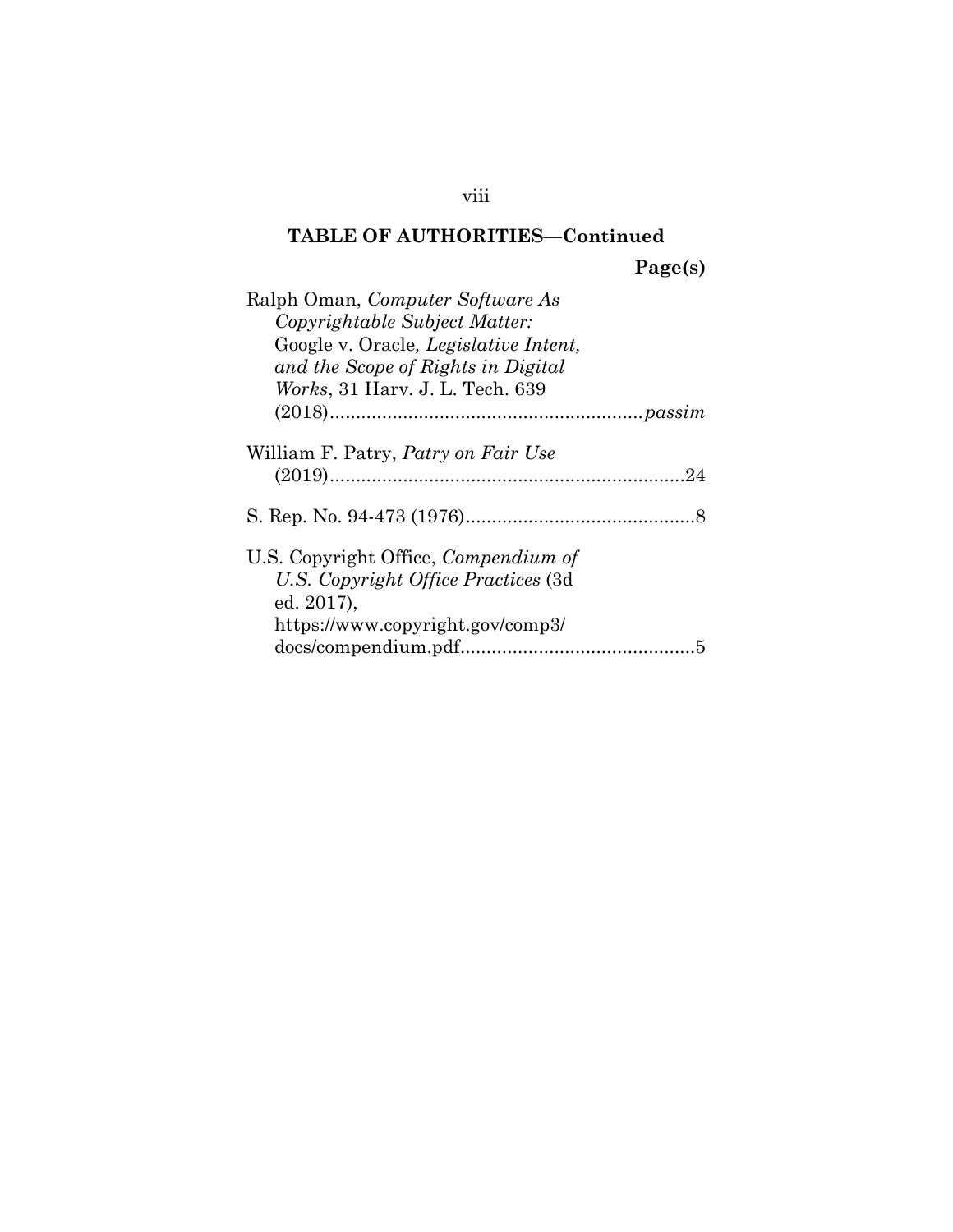#### **INTEREST OF AMICUS CURIAE<sup>1</sup>**

Amicus curiae Ralph Oman served as the Register of Copyrights from 1985 to 1993. As Register, he advised Congress on copyright policy and testified more than forty times on proposed copyright legislation and treaties, and on the state of the U.S. Copyright Office. Before then, Mr. Oman served on the staff of the Subcommittee on Patents, Trademarks, and Copyrights, including as Chief Counsel from 1982-85. He was personally involved in the final stages of the drafting and passage of the Copyright Act of 1976, 17 U.S.C. § 101 et seq. As Register, Mr. Oman was responsible for helping transition U.S. copyright law from the analog to the digital age, and was part of the government team that convinced the world community to protect computer software as a literary work under national copyright laws. Mr. Oman is currently the Pravel, Hewitt, Kimball, and Kreiger Professorial Lecturer in Intellectual Property and Patent Law at The George Washington University Law School, where he has taught copyright law for twenty-five years.

Drawing on his extensive knowledge of copyright law and his first-hand experience as Register, Mr. Oman submitted two amicus briefs in this case before the Federal Circuit, urging that court to reverse the district court's decisions on both copyrightability and

l

<sup>&</sup>lt;sup>1</sup> The parties have consented to the filing of this brief. No counsel for a party authored this brief in whole or in part; and no such counsel, any party, or any other person or entity—other than amicus curiae and his counsel—made a monetary contribution intended to fund the preparation or submission of this brief.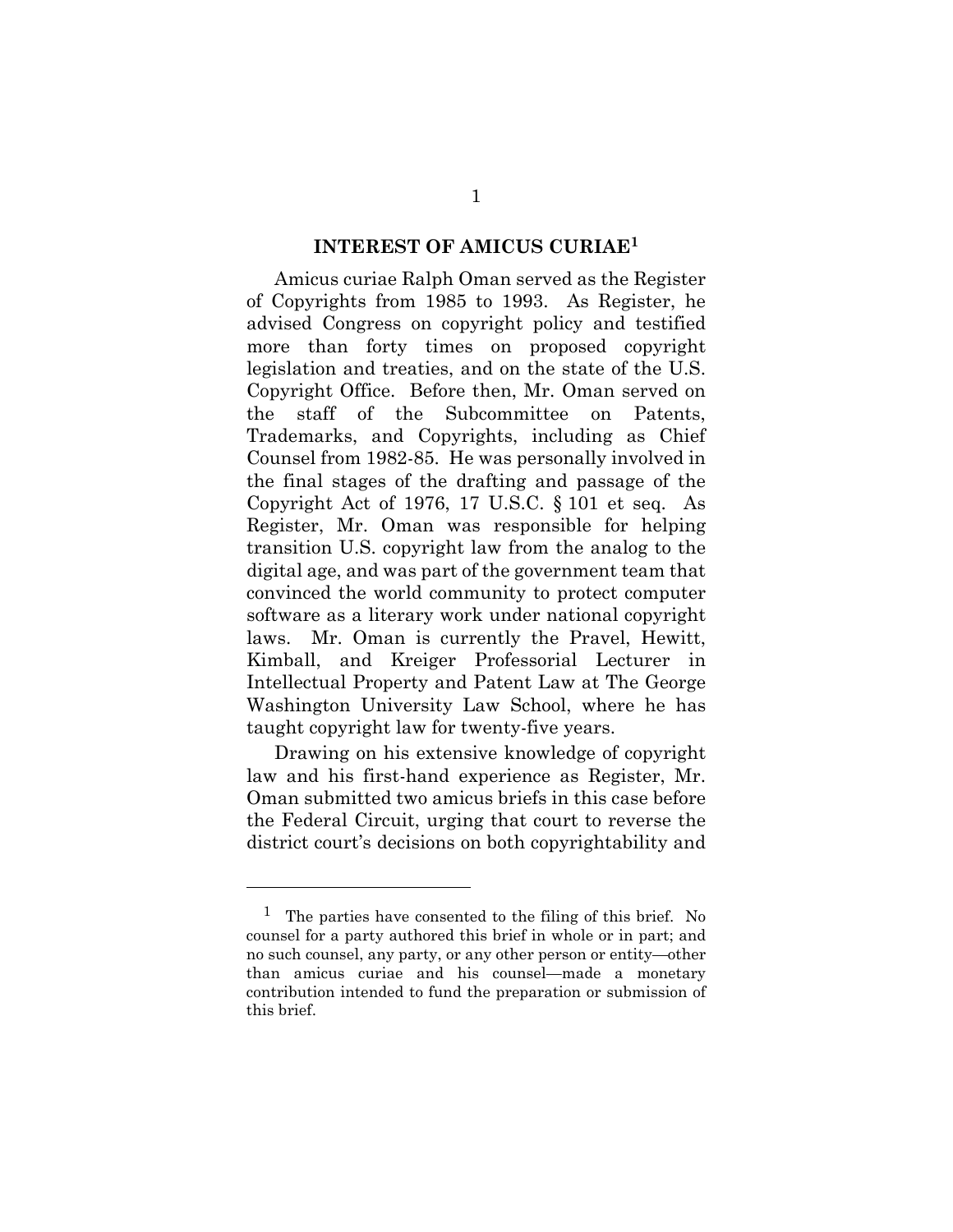fair use. Mr. Oman now writes to urge this Court to uphold the Federal Circuit's judgment and finding of copyright liability in this case, which is consistent with the traditional copyright principles embodied in the Copyright Act, as well as the history and purpose of the fair use doctrine. Particularly given his prior service in the development of U.S. copyright law, Mr. Oman has a direct interest in the proper resolution of the issues presented by this case.

## **INTRODUCTION AND SUMMARY OF ARGUMENT**

This case presents two critical questions concerning the scope of copyright law in the 21st century. The first concerns the copyrightability of particular computer programs, and the second addresses the application of fair use principles in the same context. In extending copyright protection to computer programs, Congress has already spoken clearly and unequivocally on both questions presented. Whatever the merits of the policy arguments raised by Google and others, expressive elements of computer software are protected under the Copyright Act just like other creative works, and the protectability of software should be analyzed under traditional copyright principles.

Copyright protects both the literal and non-literal elements of creative works, including a work's structure, sequence, and organization. It is undisputed in this case that the computer program at issue contains the requisite minimum degree of originality for copyright protection, *see* 17 U.S.C. § 102(a), and that Google LLC (Google) copied, verbatim, the declaring code and organization of that code in 37 of Oracle America, Inc.'s (Oracle's)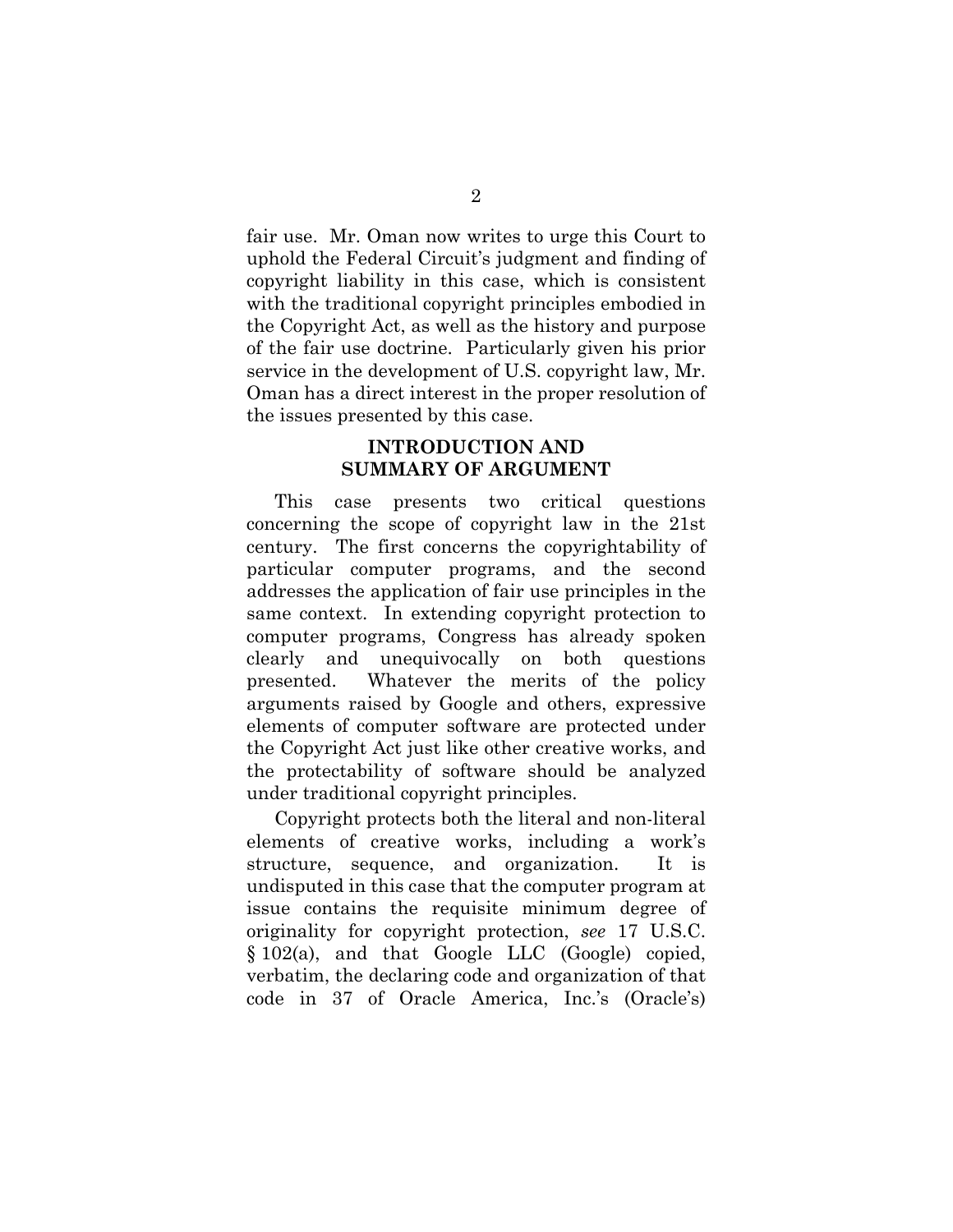application programming interface (API) packages, constituting 11,330 lines of copyrighted computer code. *See* Oracle Br. 14 & n.2; Pet. App. 7a, 139a-40a. The record also makes clear that Google copied these elements of Oracle's copyrighted work in order to capitalize on computer programmers' familiarity with Oracle's popular program, thereby increasing the attractiveness of Google's competing Android product. In other words, Google did it for commercial gain.

Google nevertheless seeks to excuse that blatant copying and commercial free-riding by claiming that Oracle's work is not protected by copyright, or in the alternative, that its copying of Oracle's computer code is excused under the doctrine of fair use. Both arguments, however, fly in the face of long-standing principles of copyright law codified in the Copyright Act, which Congress extended to software in 1980 when it amended the Copyright Act explicitly to encompass computer programs. After weighing the merits of policy arguments in favor of robust, versus more limited, copyright protection for computer programs, Congress ultimately chose to protect computer programs like any other copyrighted work. *See* Pub. L. No. 96-517, § 10, 94 Stat. 3015, 3028 (1980); 17 U.S.C. § 101 (definition of "computer program" and "[l]iterary works"). Traditional copyright principles should therefore govern the resolution of this case.

Under these principles, Oracle's computer program is fully protected by copyright, as the Federal Circuit correctly recognized. The "functionality" of the software code at issue does not bar copyright protection, because copyright protects Oracle's particular expression. *See* 17 U.S.C. § 102; *Baker v. Selden*, 101 U.S. 99, 103-04 (1880). And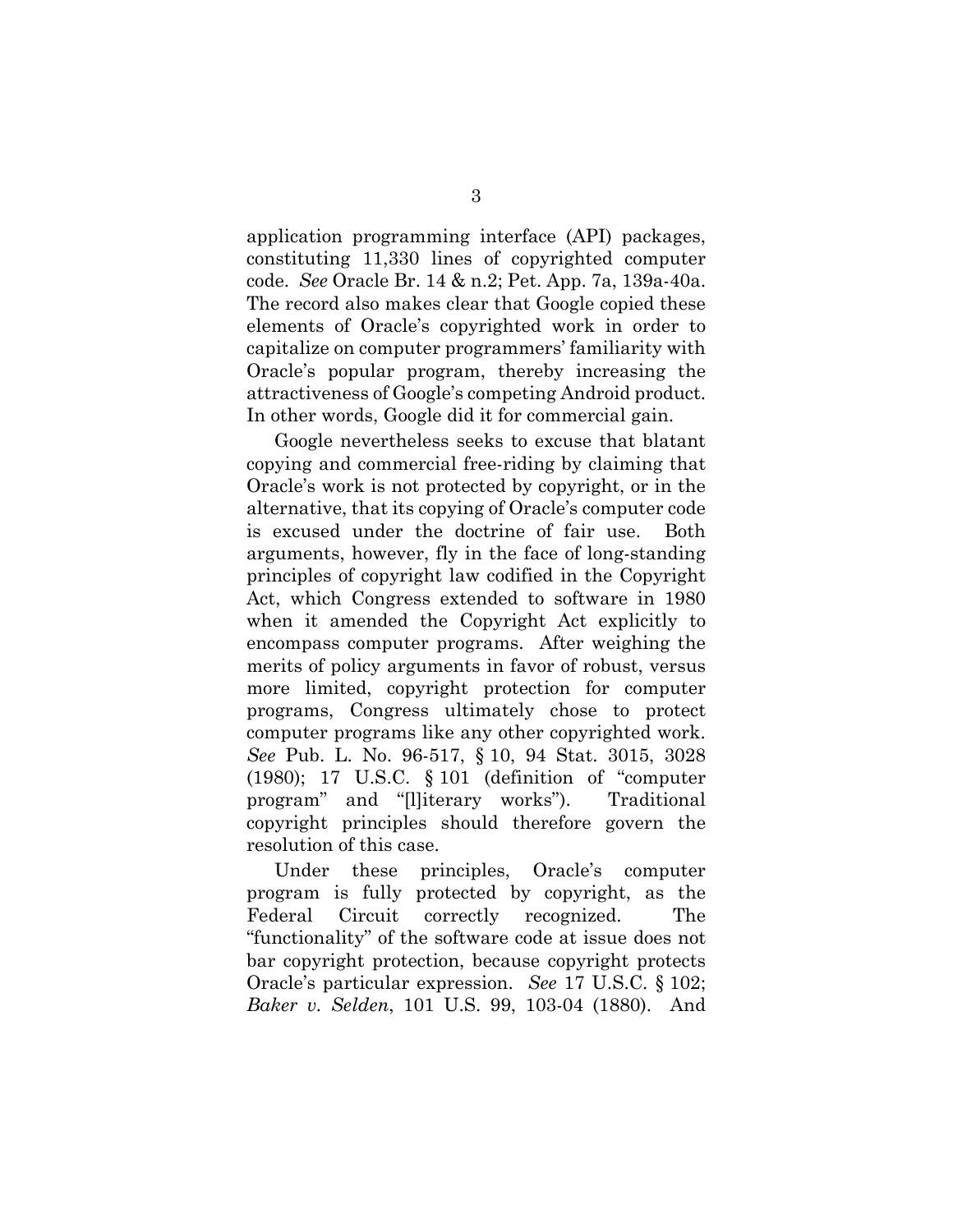because Oracle could have chosen a variety of different modes of expression to achieve these functions, the merger doctrine does not apply. Nothing prevented Google from writing its own software code to achieve the same results. For similar reasons, the fair use doctrine does not excuse Google's blatant infringement. Google appropriated Oracle's software code for convenience and commercial advantage, not for any of the recognized purposes behind fair use. As explained below, such commercial free-riding has never been considered fair use.

This Court should give effect to Congress's intent and hold that Google's conceded copying of the Oracle APIs infringes on Oracle's copyrighted works. The judgment of the court of appeals should be affirmed.

#### **ARGUMENT**

# **I. AFTER CAREFULLY STUDYING THE MATTER, CONGRESS CHOSE TO PROTECT COMPUTER PROGRAMS VIA COPYRIGHT**

Congress's decision to protect computer programs via copyright was not inevitable. *See* Ralph Oman, *Computer Software As Copyrightable Subject Matter:*  Google v. Oracle*, Legislative Intent, and the Scope of Rights in Digital Works*, 31 Harv. J. L. Tech. 639, 649 (2018) ("JOLT Article"). In the Copyright Act of 1976, which significantly revised the Copyright Act of 1909 to address new technologies, Congress maintained the then-status quo with respect to the protection of computer programs.2 The 1976 Copyright Act did not

l

<sup>2</sup> The Copyright Office began registering computer software as literary works in 1964, but under the Rule of Doubt. National Commission on New Technological Uses of Copyrighted Works, *Final Report* 15 (1979). Under the Rule of Doubt, the Copyright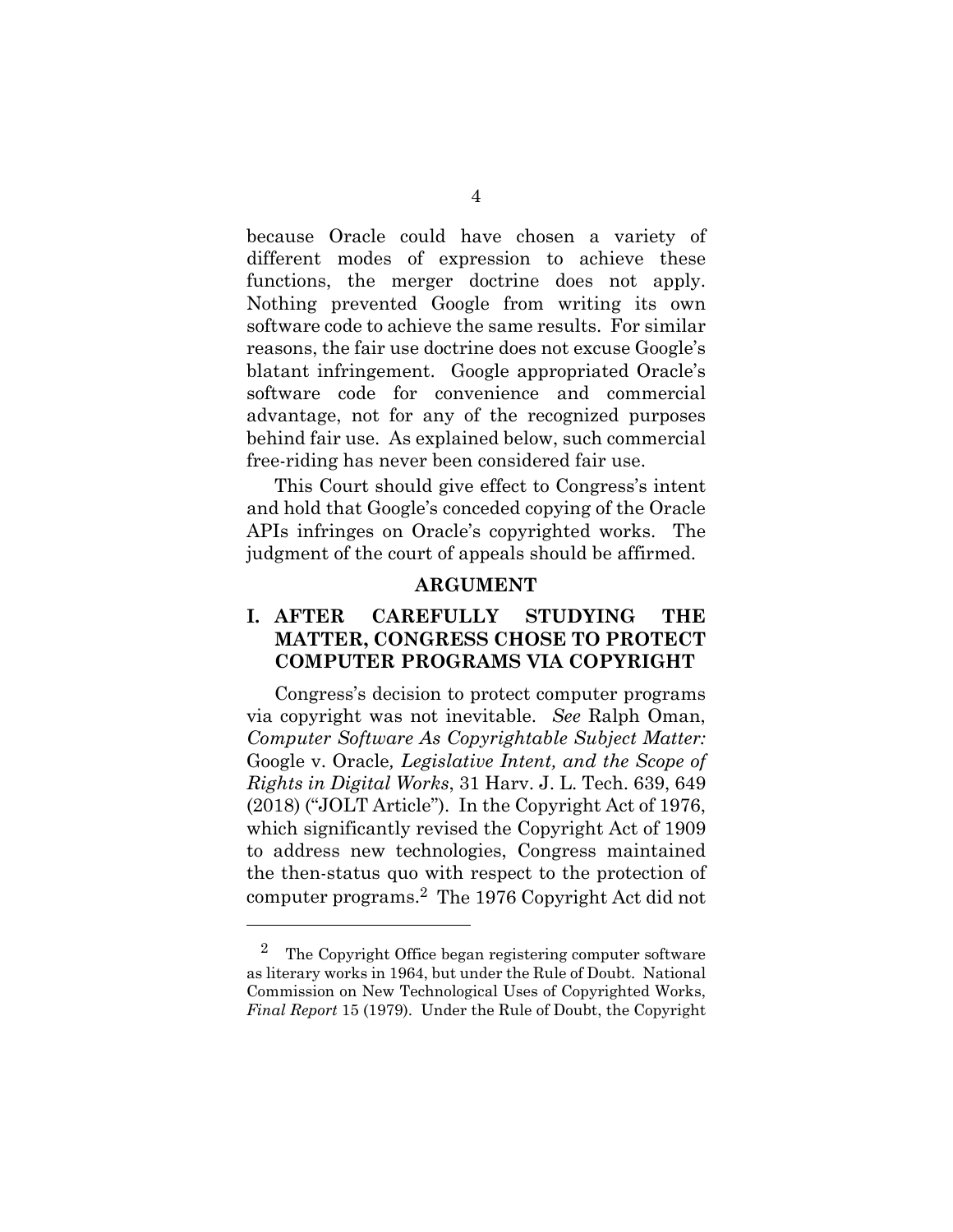change the rights of copyright owners with respect to computer programs that existed under common law, state law, or the Copyright Act of 1909. *See* Pub. L. No. 95-553, § 117, 90 Stat. 2541, 2565 (1976). Instead, Congress created the National Commission on New Technological Uses of Copyrighted Works (CONTU) and directed CONTU to study this new technology and recommend to Congress "definitive copyright provisions to deal with the situation." H.R. Rep. No. 94-1476, at 116 (1976) (H.R. Rep.).

This Court typically presumes that Congress is aware of "existing law pertinent to the legislation it enacts." *See Goodyear Atomic Corp. v. Miller,* 486 U.S. 174, 184-85 (1988)*.* Here, the CONTU report confirms that Congress was fully aware of the principles underlying copyright when it amended the 1976 Act to protect computer programs. In 1979, CONTU issued a report recommending that Congress extend the traditional copyright principles codified in the 1976 Act to computer programs, and Congress adopted the majority's recommendation. *See*  National Commission on New Technological Uses of Copyrighted Works, *Final Report* 1, 12-13, 18-19 (1979) (CONTU Rep.); Pub. L. No. 96-517, § 10, 94 Stat. 3015, 3028 (1980). The report was accompanied by a lengthy statement explaining the commission's recommendation, as well as two dissents.

In that regard, the CONTU report forms a critical part of the history of the amendments at issue, and

l

Office will register a copyright claim even though the Office has "reasonable doubt as to whether the material submitted for registration" may be copyrighted. *See* U.S. Copyright Office, *Compendium of U.S. Copyright Office Practices* § 607 (3d ed. 2017), https://www.copyright.gov/comp3/docs/compendium.pdf.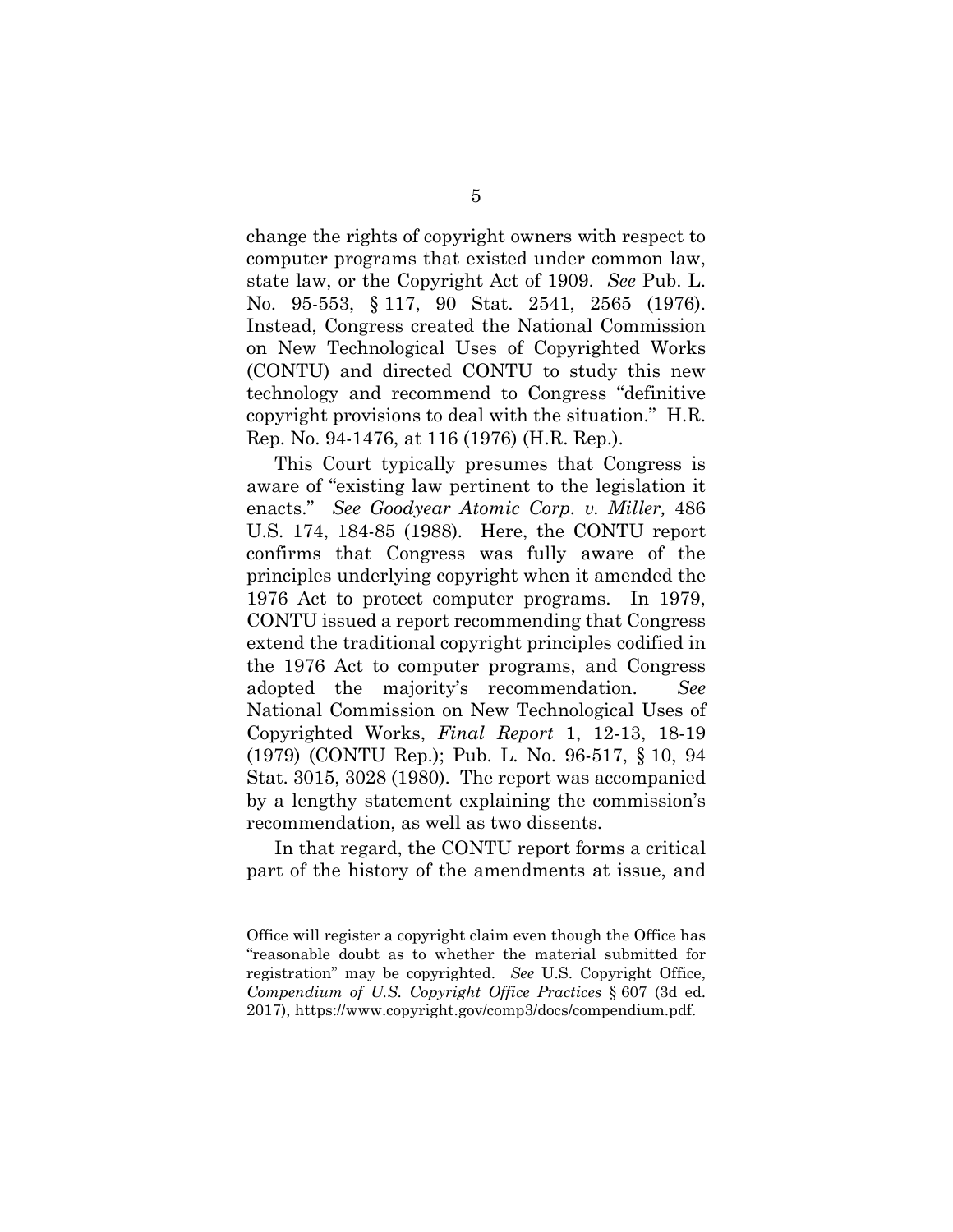underscores that Congress intended traditional copyright principles to apply to computer programs. *See, e.g.*, *Comput. Assocs. Int'l, Inc. v. Altai, Inc.*, 982 F.2d 693, 703-04, 708 (2d Cir. 1992) (discussing CONTU report at length); *Sega Enters. Ltd. v. Accolade, Inc.*, 977 F.2d 1510, 1519-20 (9th Cir. 1992) (citing CONTU report); *Apple Comput., Inc. v. Franklin Comput. Corp.*, 714 F.2d 1240, 1247-48, 1251-52 (3d Cir. 1983) (same). Therefore, it should be presumed that Congress incorporated those principles into the 1980 amendments to the Copyright Act addressing computer programs, except where Congress specifically provided otherwise.

#### **A. The CONTU Report**

#### **1. The majority's recommendations**

In recommending that computer programs be protected like any other copyrightable work, CONTU recognized their creative aspects, noting that computer programs consist of "the careful fixation of words, phrases, numbers, and other symbols in various media," and emphasizing that "[c]omputer programs are the product of great intellectual effort." CONTU Rep. 10-11. But because the "cost of developing computer programs" exceeds "the cost of their duplication," CONTU concluded that computer programs would only be created where developers could recoup the cost of development. *Id.* at 11. However, if computer programmers could "spread [their] costs over multiple copies of the work," with protection against unauthorized copying and distribution by others, they would have incentive to create new programs. *Id.* Thus, CONTU found that "the continued availability of copyright protection for computer programs is desirable." *Id.* This approach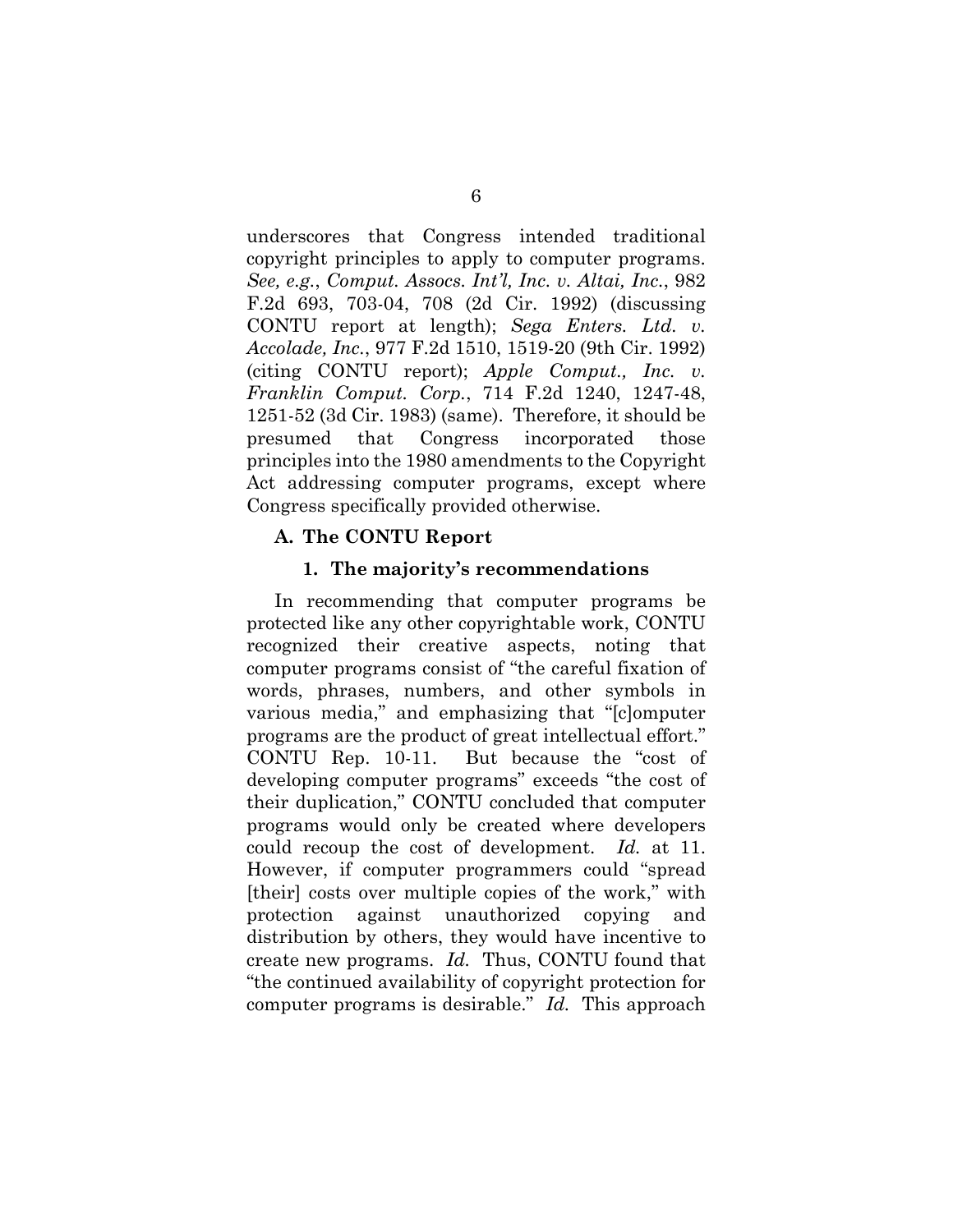was consistent with the historic development of U.S. copyright law, which has consistently expanded to keep up with changing technologies. *Id.* at 11, 15-16.

Accordingly, CONTU concluded that computer programs should be treated like other creative works: protectable under copyright law as long as they are original and contain at least a modicum of creativity. *Id.* at 18. And, because the scope of copyright protection for computer programs would be based on the same doctrines and principles that protected all other works, relatively few changes would be needed to the Copyright Act. *Id.* at 10; *see also id.* at 18.

CONTU further recommended that the traditional limitations on copyright should still apply: copyright protection could not be used to protect "ideas, procedures, processes, systems, methods of operation, concepts, principles, or discoveries." *Id.* at 18. This principle, sometimes referred to as the idea/expression dichotomy, is codified in § 102(b) of the Copyright Act. *See Golan v. Holder*, 565 U.S. 302, 328 (2012). CONTU acknowledged that the line between "copyrightable computer programs and uncopyrightable processes or methods of operation [under this rule] does not always seem to 'shimmer with clarity," but the commission did not view this limitation as a bar to copyright protection. CONTU Rep. 18.

In reaching this conclusion, CONTU relied on this Court's decision in *Baker v. Selden*, 101 U.S. 99 (1880), which held that a valid copyright in a book describing a system of accounting did not prevent others from using the accounting system itself. CONTU Rep. 18-19. With respect to computer software, CONTU concluded, consistent with *Baker*, that copyright "protects the program so long as it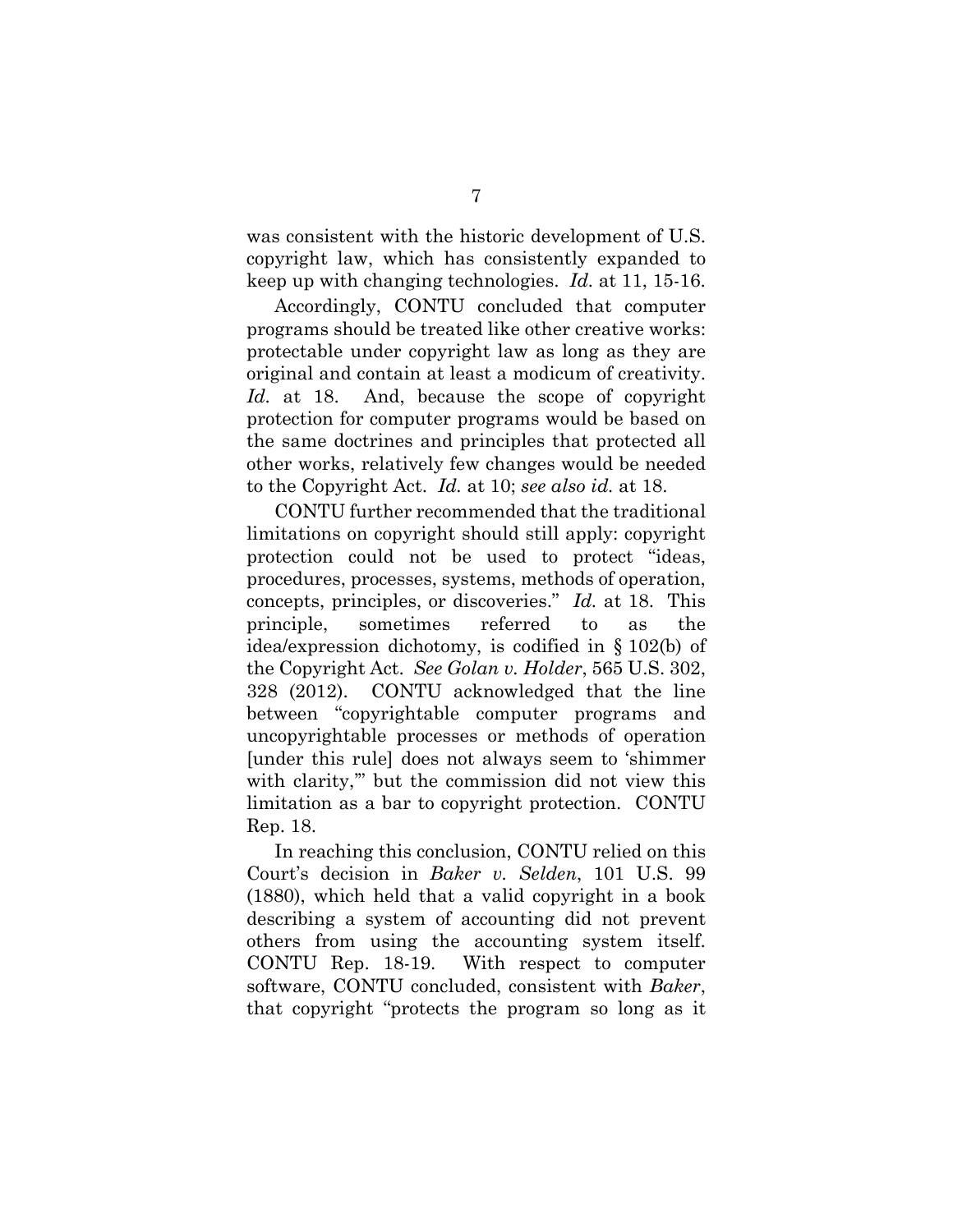remains fixed in a tangible medium of expression but does not protect the electromechanical functioning of the machine." *Id.* at 20. According to CONTU, both houses of Congress agreed on this principle when they recognized that:

Section 102(b) is intended, among other things, to make clear *the expression adopted by the programmer is the copyrightable element in a computer program*, and that the actual processes or methods embodied in the program are not within the scope of the copyright law.

*Id.* at 19 (quoting S. Rep. No. 94-473, at 54 (1976)); *see also* H.R. Rep. at 57. In other words, the expression of the computer program—the computer code—is protectable even if the underlying method or process is not.

CONTU acknowledged that computer programs have a "functional" component, in that the computer code instructs the computer to function. But it explained that "copyright practice past and present . . . recognizes copyright protection for a work of authorship regardless of the uses to which it may be put." CONTU Rep. 21. Copyright protection is not denied to other creative works "simply because of their utilitarian aspects"; thus, CONTU concluded, protection should not be denied to computer programs just because "the words of a program are used ultimately in the implementation of a process." *Id.*

By contrast, CONTU explained, the process itself—"[t]he movement of electrons through the wires and components of a computer"—was something "over which copyright has no control." *Id.* at 22. Copyrighting computer programs, therefore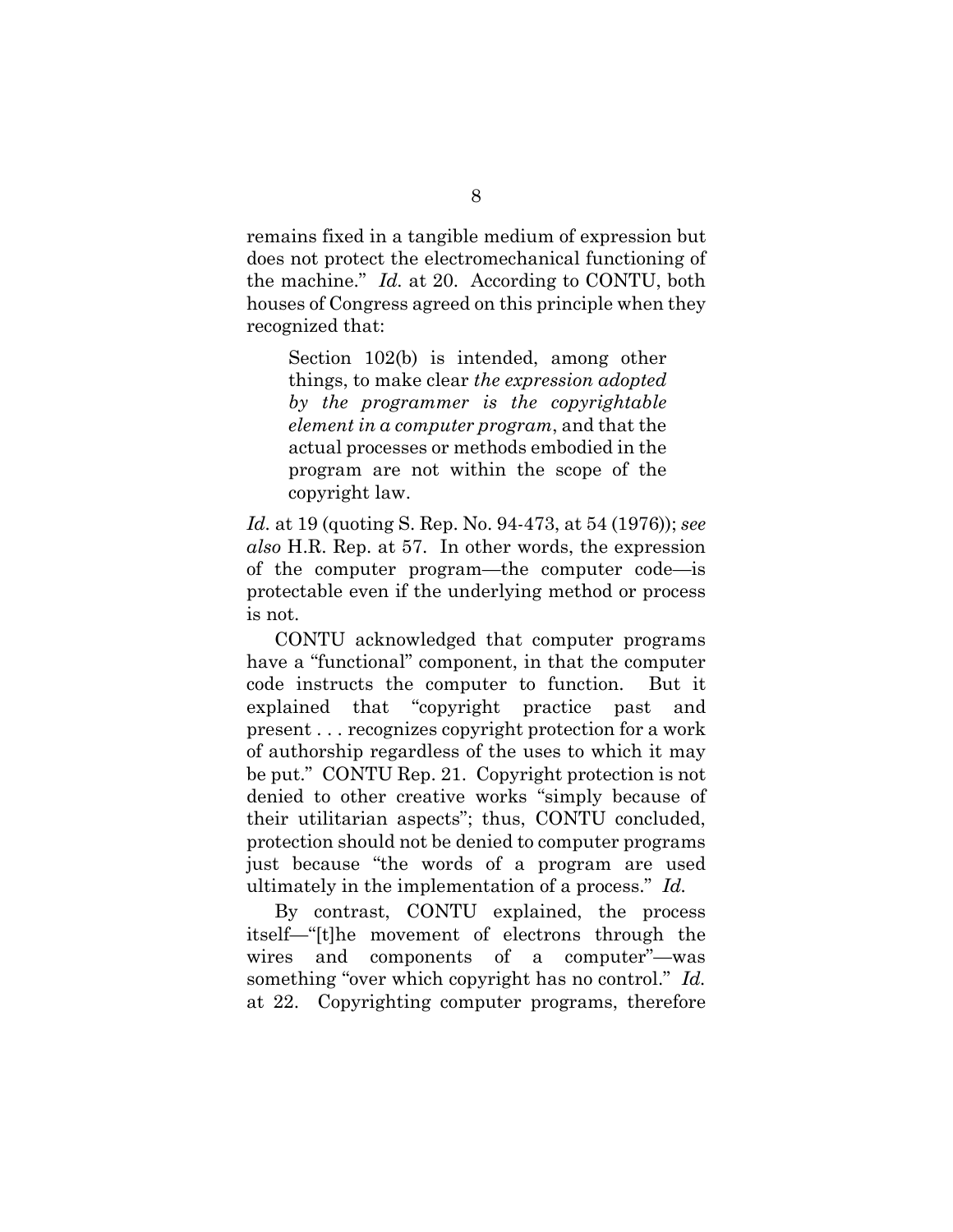"leads to the result that anyone is free to make a computer carry out any unpatented process, but not to misappropriate another's writing to do so." *Id.* The protection of computer programs thus fits comfortably within the existing copyright paradigm.

#### **2. The CONTU dissents**

Although the commission was unanimous in its belief that computer programs should receive some form of legal protection, it divided over the appropriate form of that protection. *Id.* at 10-11. Of the fourteen commissioners, Commissioners Hersey and Karpatkin dissented from the commission's recommendation that copyright protection be extended to computer programs. The principle sticking point between the two sides was the "functional" nature of computer programs.

Commissioner Hersey concluded that computer programs should not be protected by copyright because a computer program "is a machine-control element, a mechanical device, having no purpose beyond being engaged in a computer to perform mechanical work." *Id*. at 28. In other words, to Hersey, the program should not be protectable because it merely controlled the computer; it was not a mode of creative expression. *Id.* at 27-28. Commissioner Karpatkin shared Hersey's "doubts and concerns sufficiently to lead" her to dissent as well. *Id.* at 38. And, while Commissioner Nimmer concurred in the majority's recommendation that computer programs should be protected by copyright, he likewise shared some of Hersey's concerns. *Id.* at 26.

In short, after fully airing the competing views on whether computer programs should receive copyright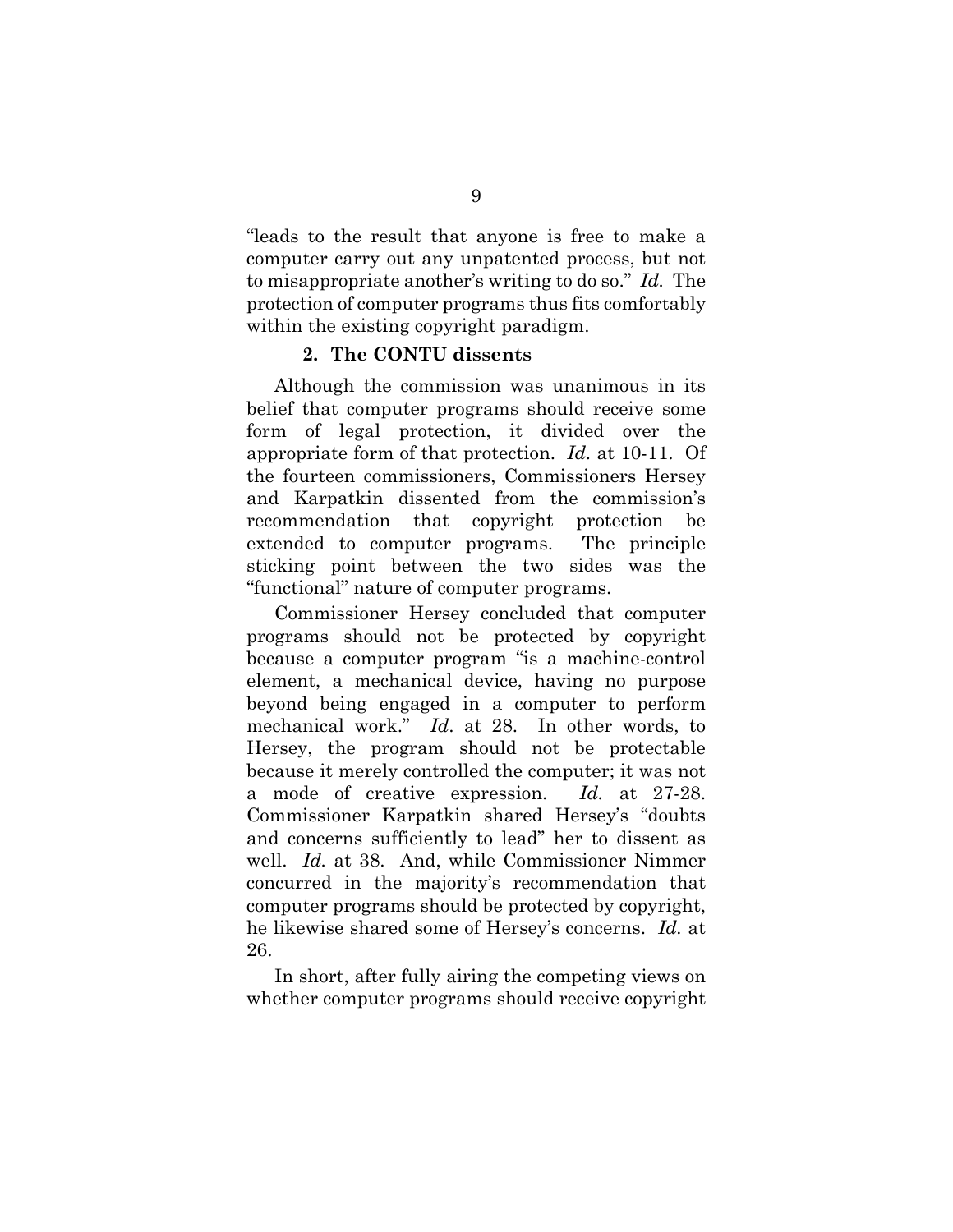protection, CONTU concluded that they should, and submitted this recommendation to Congress.

## **B. Following CONTU's Recommendations, Congress Amended The Copyright Act To Protect Computer Programs**

Ultimately, Congress rejected the CONTU dissenters' views and adopted all of the majority's recommended changes to the 1976 Act. *See* Pub. L. No. 96-517, § 10, 94 Stat. 3015, 3028 (1980). In 1980, Congress amended the 1976 Act to include the definition of a "computer program"—"a set of statements or instructions to be used directly or indirectly in a computer in order to bring about a certain result." 17 U.S.C. § 101. Computer programs meeting this definition are protected under the Copyright Act as "[l]iterary works," defined as "works, other than audiovisual works, expressed in words, numbers, or other verbal or numerical symbols or indicia." 17 U.S.C. § 101*; id.* § 102(a) (protecting copyright in "original works of authorship," including "literary works"); *see also, e.g.*, *Atari Games Corp. v. Nintendo of Am., Inc.*, 975 F.2d 832, 838 (Fed. Cir. 1992) (recognizing that computer programs are "literary works"); H.R. Rep. at 54 ("literary works" include computer programs to the extent that they reflect original expression). Amendments to other provisions in the Act make clear that a computer program may be copyrighted. *See, e.g.*, 17 U.S.C.  $\S(3 \ 109(b)(1)(A), 117$  (dealing exclusively with computer programs),  $506(a)(3)(A)$  (defining criminal infringement to include infringement of copyrighted computer programs).

It is therefore generally accepted today, and undisputed by Google (at 17), that computer software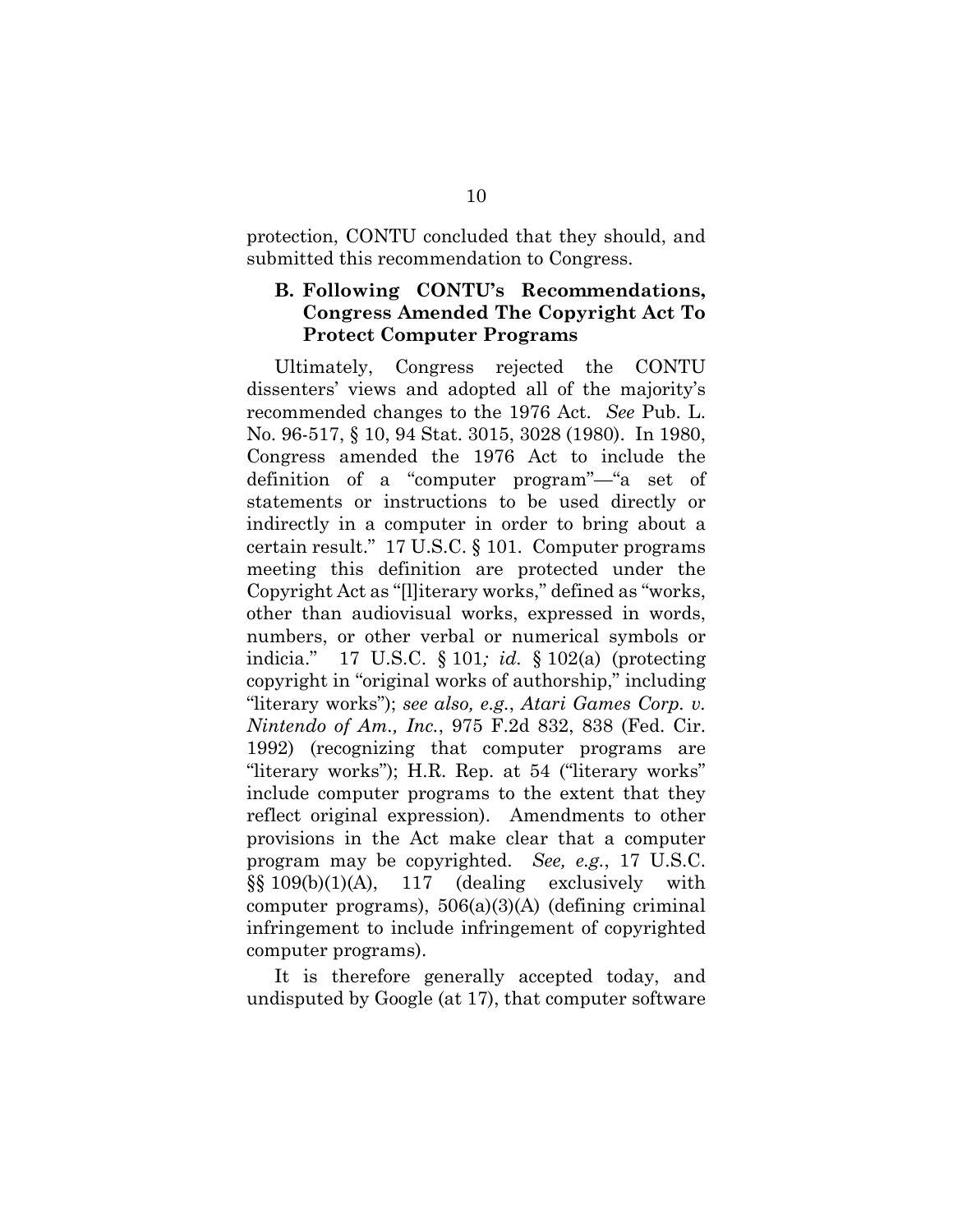is subject to copyright protection. *See* 1 Melville B. Nimmer & David Nimmer, *Nimmer on Copyright* § 2A.10[B] (2019). In rejecting Commissioner Hersey's concern about the "functional" nature of computer code, Congress recognized that a literary work can have both functional and expressive aspects. Indeed, the very definition of a "computer program" in the Act recognizes the functional nature of computer software, yet extends copyright protection to the expressive aspects of these programs. Nor does the Act distinguish between different types of computer code. *See Apple Comput., Inc. v. Formula Int'l, Inc.*, 725 F.2d 521, 525 (9th Cir. 1984); *see also* JOLT Article at 649. Despite the views of the CONTU dissenters that copyright protection should be denied to computer software because of its "functional" aspects, Congress chose a different path. Because Congress chose to protect computer programs via copyright, traditional copyright principles must apply to the questions presented in this case.

# **II. TRADITIONAL COPYRIGHT PRINCIPLES COMPEL THE CONCLUSION THAT GOOGLE'S COPYING OF ORACLE'S APIS INFRINGED ORACLE'S COPYRIGHTS**

Applying traditional copyright principles, the Federal Circuit properly concluded that Oracle's APIs are copyrightable, and that Google's use of these APIs does not qualify as a permitted fair use.

## **A. Copyright Principles Protect Oracle's APIs**

Traditional copyright principles compel the conclusion that the Oracle program at issue is protected. Here, it is undisputed that Google copied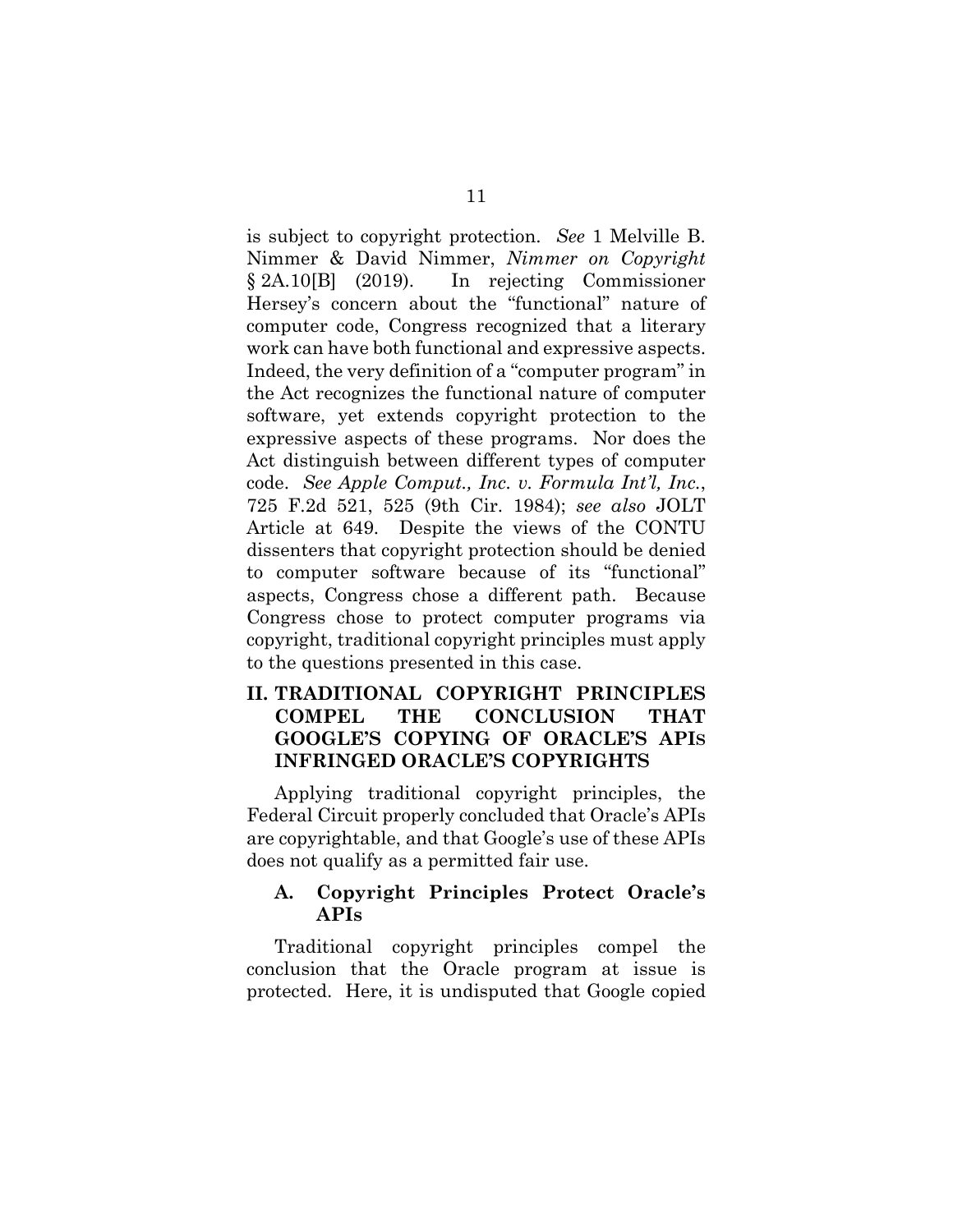11,330 lines of Oracle's computer code, and that the code contains the requisite minimum degree of originality for copyright protection. *See* Oracle Br. 14 & n.2; Pet. App. 7a, 139a-40a; *see also* Google Br. 17. Google also copied the non-literal elements of Oracle's code—i.e., the structure, sequence, and organization (SSO) of 37 of Oracle's API packages. Pet. App. 7a*.*  As explained below, Oracle has a protected interest in both the literal lines of code in its program, and in the SSO of the Java API packages. Google has therefore committed copyright infringement absent an exception, like fair use, that would preclude liability.

To excuse its copying, Google relies on 17 U.S.C. § 102(b), which codifies the idea/expression dichotomy articulated in *Baker*, and provides that copyright protection does not extend to any process, system, or "method of operation" that a copyrighted work describes or embodies. *See* Google Br. 17-18; *see also supra* at 7-8. According to Google, because the code at issue represents a "method of operation," and because the "organizational system" of the APIs is "entirely functional," the code cannot receive copyright protection. Google Br. 19. That is incorrect.

## **1. Functional aspects of a work do not preclude copyright protection of the work as a whole**

The fact that a work contains both functional and expressive elements does not automatically deprive it of copyright protection. As CONTU noted, this Court's decision in *Baker v. Selden* is "often misconstrued as imposing a limit on copyrightability of works which express ideas, systems, or processes," but "[t]he case properly stands for the proposition that using the system does not infringe the copyright in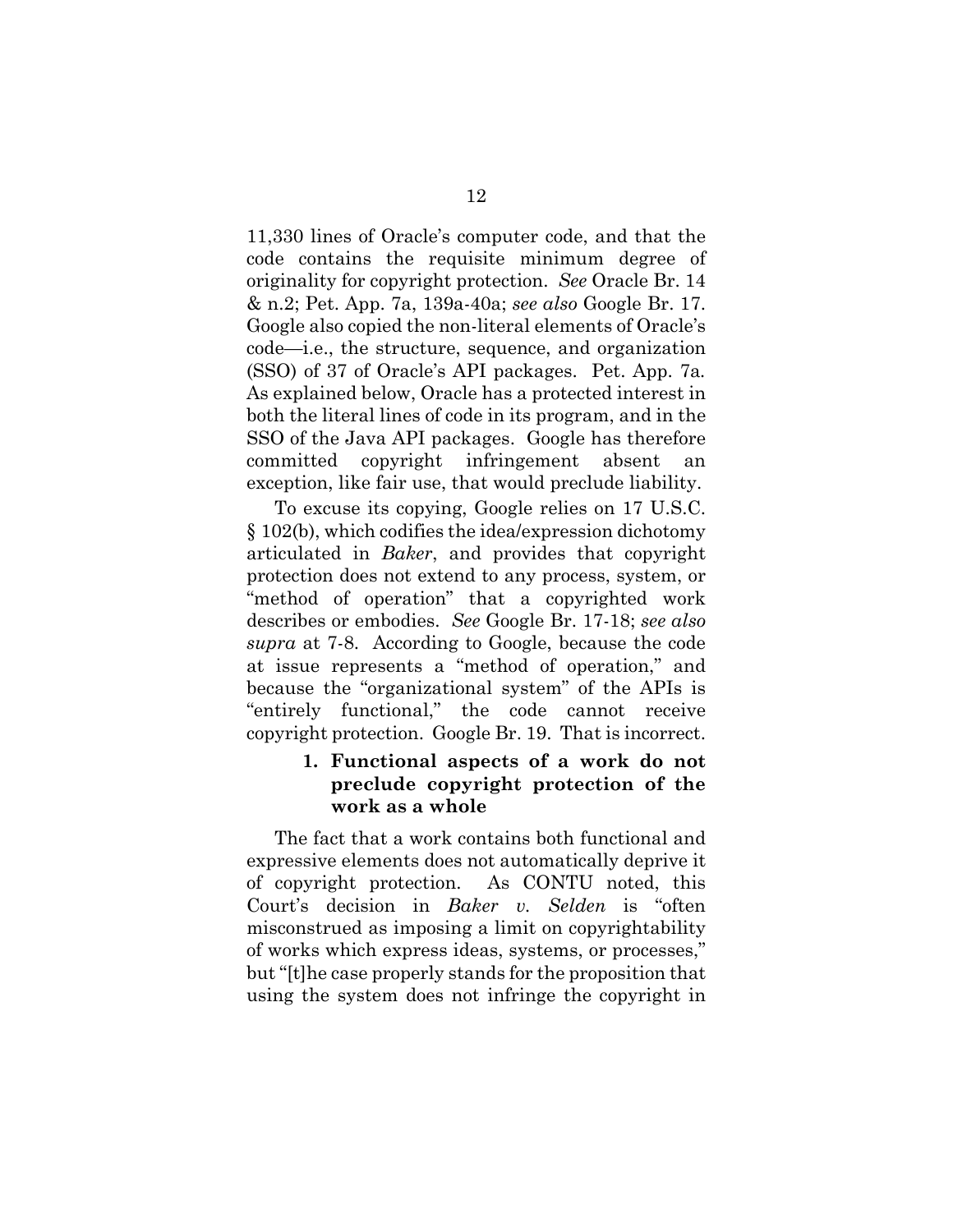the description." CONTU Rep. 18-19. Indeed, *Baker*  recognized that expressive elements of a work could be copyrighted, even where the underlying method or process described could not. *See Baker*, 101 U.S. at 101-02.

In *Baker,* the Court held that the copyright on a book describing a system of accounting did not prevent others from using accounting forms that were independently created but substantially similar to those included in the book, where the forms consisted of ruled lines, blank columns, and headings of accounts. *Id.* at 104-05. Because the accounting method itself could not be copyrighted, and the "ruled lines and headings of accounts must necessarily be used" in order to practice the accounting method, the Court held that copyright on the book could not bar the creation of forms with similar elements without also barring the use of the method itself. *Id.*

The Court explained that the description or explanation of a function or method, even for "wellknown systems, may be the subject of a copyright," but "no one would contend that the copyright of the treatise would give the exclusive right to the art or manufacture described therein." *Id.* at 102. The Court grounded this distinction in the difference between patent and copyright: patent gives the inventor "an exclusive property" in the process itself, whereas copyright merely protects the particular expression or description of the process. *Id.*; *see also, e.g.*, *Mazer v. Stein*, 347 U.S. 201, 217-18 (1954) (recognizing same principle); *Atari*, 975 F.2d at 839 (same).

As to computer programs specifically, CONTU and Congress both recognized that all computer programs are in some sense functional, yet the Copyright Act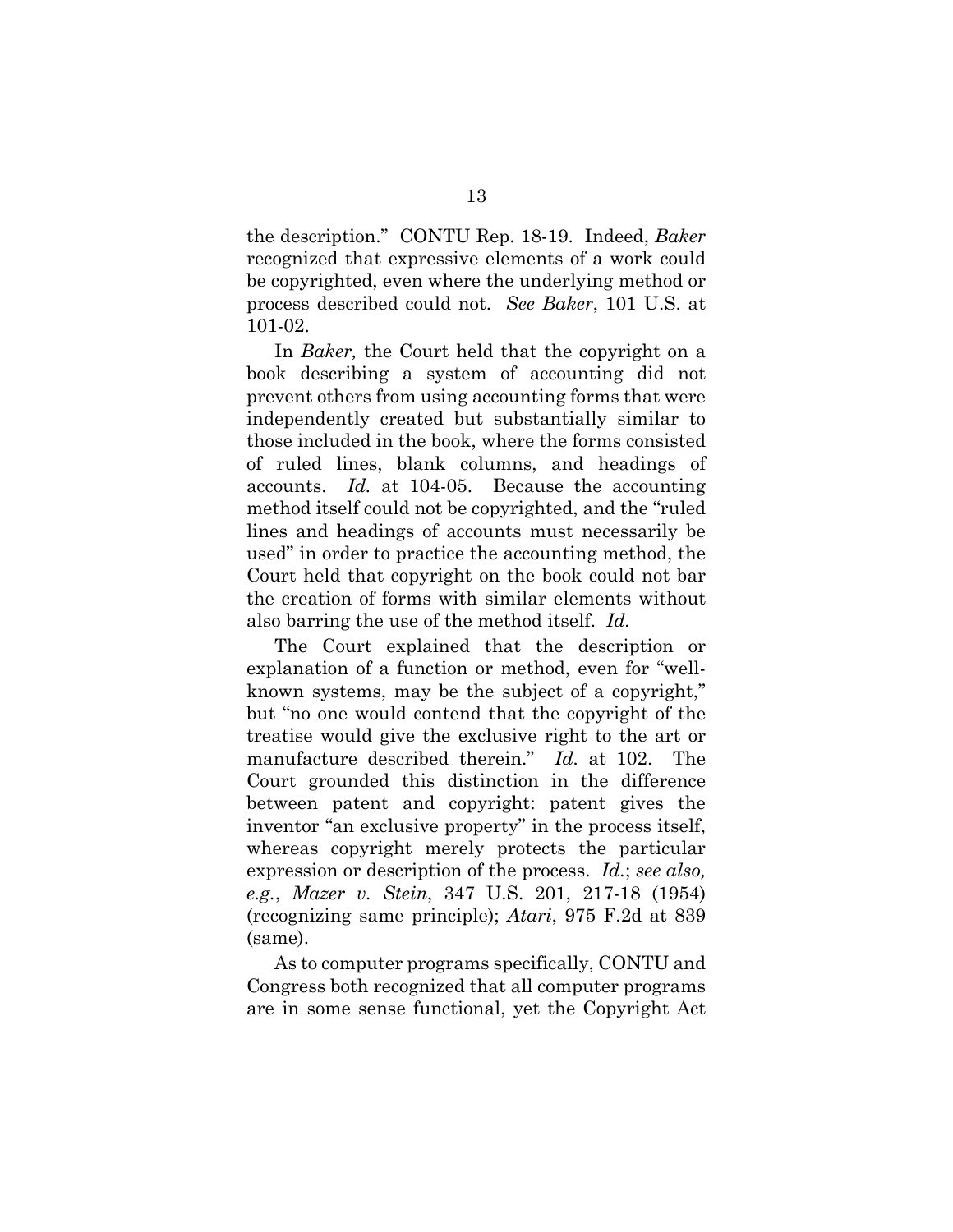explicitly protects computer programs anyway. *See*  17 U.S.C. § 101 (definition of "computer program"); CONTU Report 19-20; JOLT Article at 642-43. And while distinguishing between a method or idea and the expression of it in the context of computer programs requires careful analysis, lower courts have been applying the idea/expression dichotomy to computer programs for decades. As in *Baker*, courts have long recognized that while an underlying computer method, function, or process may not be copyrightable, the *expression* that implements that method or function, as articulated in the computer code, *is* protectable. *See, e.g.*, *Lexmark Int'l, Inc. v. Static Control Components, Inc.*, 387 F.3d 522, 534-35 (6th Cir. 2004); *Mitel, Inc. v. Iqtel, Inc.*, 124 F.3d 1366, 1372 (10th Cir. 1997); *Apple Comput., Inc. v. Microsoft Corp.*, 35 F.3d 1435, 1443 & n.11 (9th Cir. 1994); *Kepner-Tregoe*, *Inc. v. Leadership Software, Inc.*, 12 F.3d 527, 535-36 (5th Cir. 1994); *Altai*, 982 F.2d at 703; *Atari*, 975 F.2d at 839-40; *Toro Co. v. R&R Prods. Co.*, 787 F.2d 1208, 1212 (8th Cir. 1986); *Franklin Comput.*, 714 F.2d at 1251.

Moreover, protection of the expressive elements of copyrighted works protects not only the literal words or numbers on the page (or in the computer hard drive), but also the non-literal aspects of the work, including its structure, sequence, and organization. *See, e.g.*, *Feist Publ'ns, Inc. v. Rural Tel. Serv. Co.*, 499 U.S. 340, 348 (1991) (holding that a factual work still "meets the constitutional minimum for copyright protection if it features an original selection or arrangement" of the facts). Courts have consistently extended this principle to computer programs as well. *See, e.g.*, *Gen. Universal Sys., Inc. v. Lee*, 379 F.3d 131, 142 (5th Cir. 2004); *Whelan Assocs., Inc. v. Jaslow*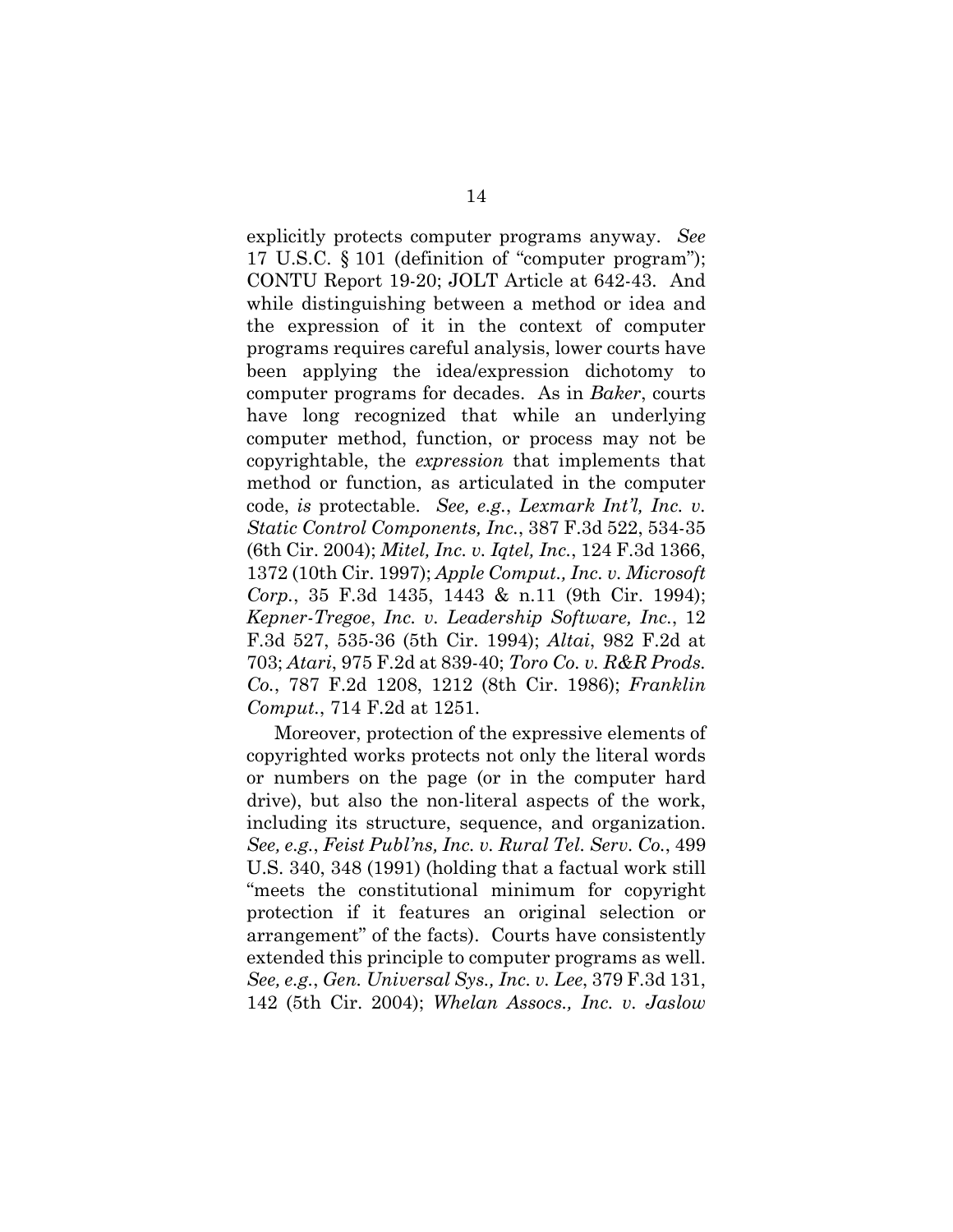*Dental Lab., Inc.*, 797 F.2d 1222, 1233 (3d Cir. 1986). As one lower court explained, "[i]f the non-literal structures of literary works are protected by copyright, and if computer programs are literary works . . . then the non-literal structures of computer programs are protected by copyright." *Altai*, 982 F.2d at 702.

Accordingly, while an individual element of a copyrighted work may not be protectable, this does not preclude copyright protection for the rest of the work, where the individual elements are expressed or arranged in a particular, creative fashion.

### **2. The merger doctrine only applies where there are limited ways to express an idea**

The merger doctrine is an exception to the general rule that the expression of an idea may be copyrighted even while the idea itself may not. Where there are only a limited number of ways to express an idea, the idea and the expression "merge" to prevent the author from getting copyright protection for the idea. *See, e.g.*, *Gates Rubber Co. v. Bando Chem. Indus., Ltd.*, 9 F.3d 823, 838 (10th Cir. 1993); *Altai*, 982 F.2d at 707- 08; *Herbert Rosenthal Jewelry Corp. v. Kalpakian*, 446 F.2d 738, 742 (9th Cir. 1971); *see also* 4 Nimmer on Copyright § 13.03[B][3]. *Baker* itself was essentially decided on merger grounds—to have extended copyright protection to the ruled lines, columns, and headings of the accounting forms would have been akin to copyrighting the accounting system itself. *See* 101 U.S. at 104-05. Thus, the copyright on Selden's book did not prevent Baker from creating his own version of the accounting forms that could be used with Selden's system. *Id.*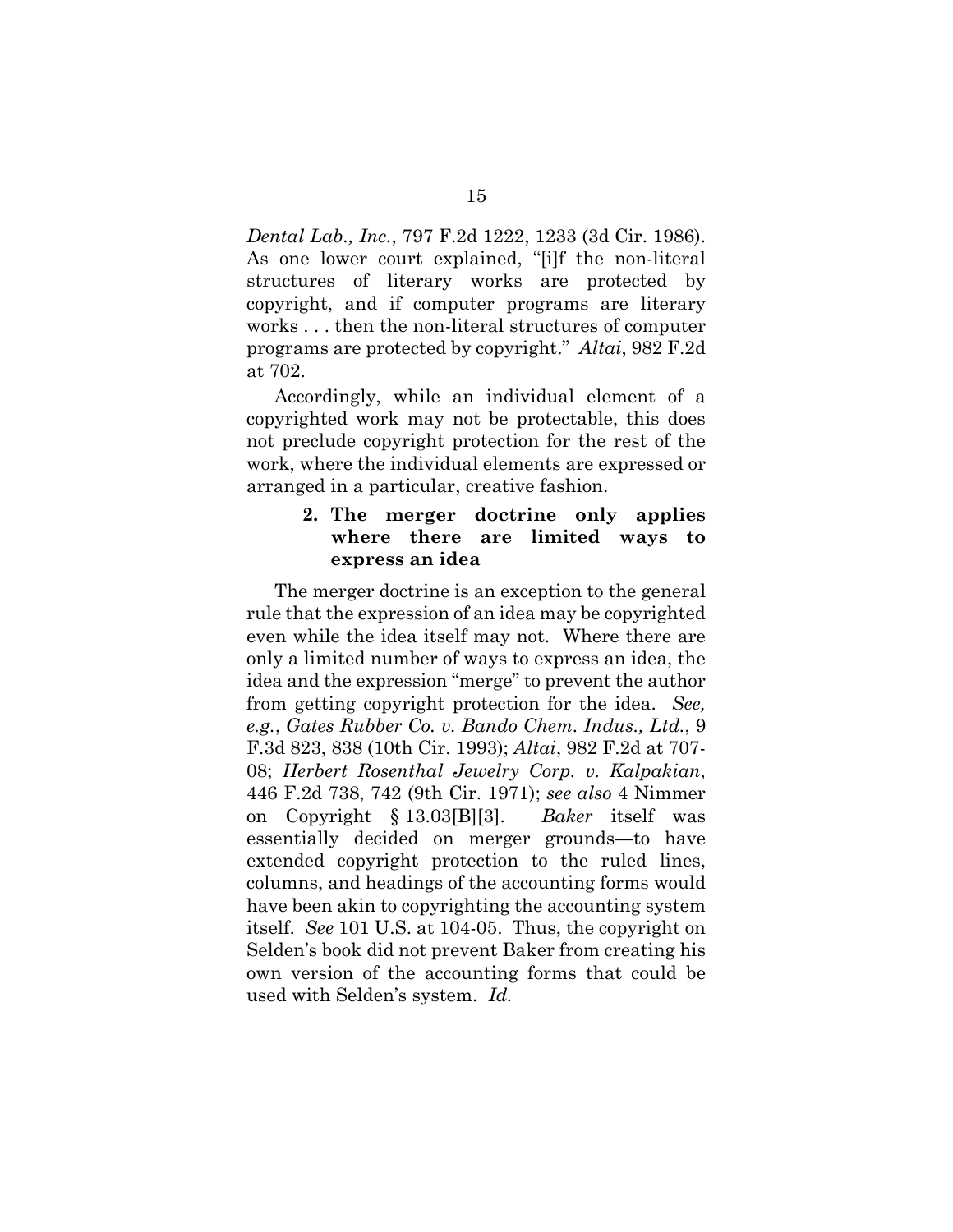The CONTU majority recognized that the merger doctrine would apply in the context of computer programs, noting that copyright protection for a program should not "threaten to block the use of ideas or program language previously developed by others when that use is necessary to achieve a certain result." CONTU Rep. 20. CONTU explained, however, that, "[w]hen other language *is* available, programmers are free to read copyrighted programs and use the idea embodied in them in preparing their own works." *Id*. Courts have likewise recognized that the merger doctrine does not apply where the idea or function at issue can be expressed in *multiple* ways. *See, e.g.*, *Franklin Comput.*, 714 F.2d at 1253; *Atari*, 975 F.2d at 840; *Altai*, 982 F.2d at 708. Thus, while a software developer cannot get copyright protection for a "desired result," he or she can get protection for the code that directs the computer to perform the calculation, where, as here, the instruction can be expressed in different ways.

By way of example from Mr. Oman's experience, historically the Copyright Office refused to register copyrights for typeface designs. *See* 37 C.F.R. § 202.10(c) (1977); *Eltra Corp. v. Ringer*, 579 F.2d 294, 298 (4th Cir. 1978). In 1988, the Copyright Office promulgated a regulation that barred protection for computer programs that generate typefonts, on the basis of merger. *See* 53 Fed. Reg. 38,110, 38,110-13 (Sept. 29, 1988). The Copyright Office concluded that the "design choices or any selection of data" involved in the computer program were limited by the shape of the letter, and that the computer program could not be protected without protecting the shape of the letter itself. *Id.* at 38,112-13. Several years later, Mr. Oman, as Register, reopened the matter, and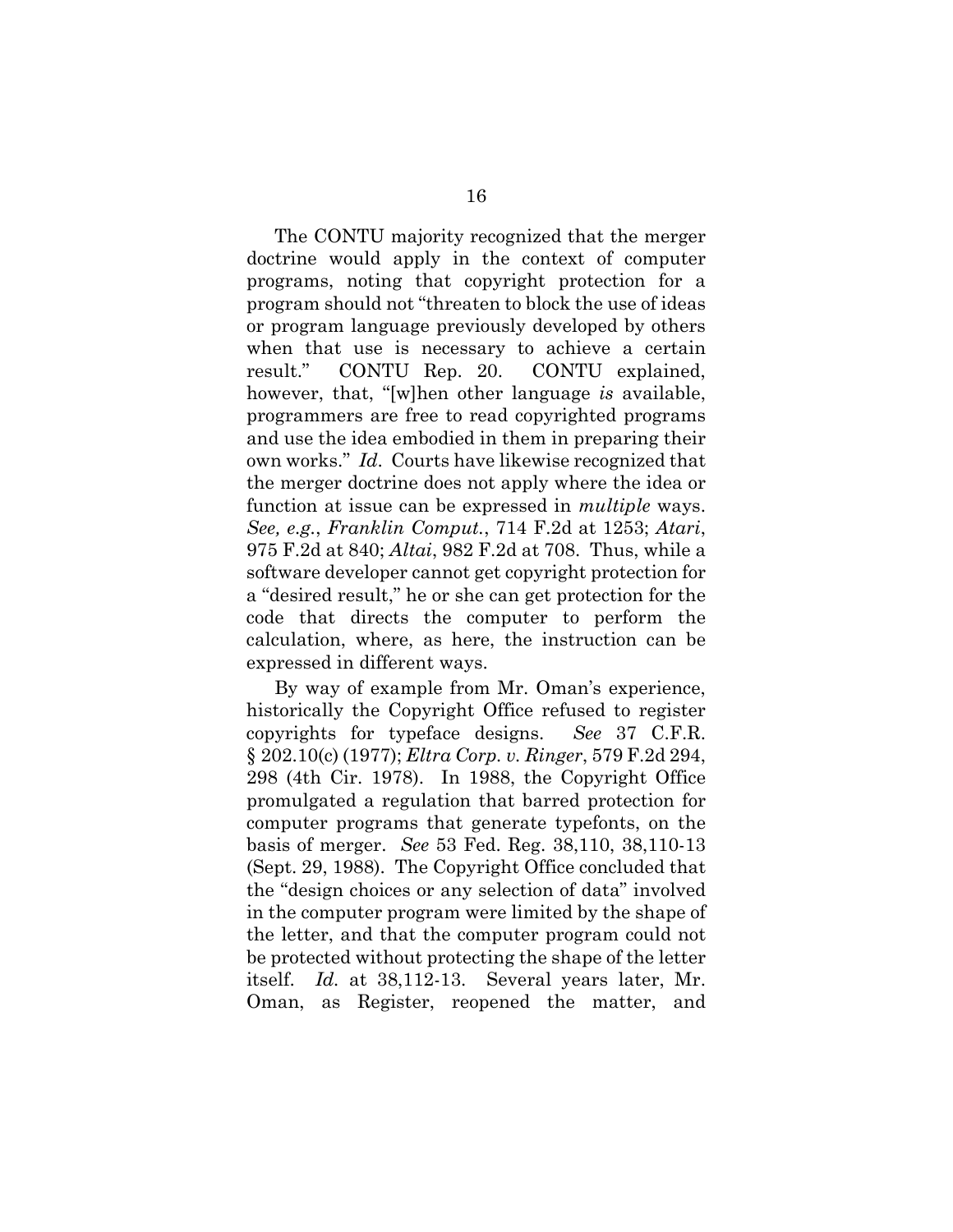determined that "computer programs designed for generating typeface . . . may involve original computer instructions" beyond those dictated by "the unprotectible shape of the letters." 57 Fed. Reg. 6201, 6202 (Feb. 21, 1992). Accordingly, the Copyright Office clarified its regulation to make clear that the computer program itself was copyrightable, even though the typeface is not. *Id.* 

In determining whether an idea can be expressed in a variety of ways, courts will not simply consider whether multiple modes of expression are hypothetically possible, but rather whether the alternatives are "feasible within real-world constraints." *Lexmark*, 387 F.3d at 536; *see also, e.g., Altai*, 982 F.2d at 708 (recognizing same). As the Federal Circuit recognized in this case, this analysis focuses on the choice of expression available to the author of a work at the time of creation, not on the choices available to a subsequent user of the work. *See, e.g.*, *Dun & Bradstreet Software Servs., Inc. v. Grace Consulting, Inc.*, 307 F.3d 197, 215 (3d Cir. 2002); *Apple Comput., Inc.*, 725 F.2d at 524; *see also*  Pet. App. 151a. Indeed, if the choices of a subsequent user, such as Google, were determinative of merger, it is possible that works could be validly copyrighted only to *lose* copyright protection at a later date, which would undermine the incentives copyright creates. Moreover, this approach would be inconsistent with the terms of the Copyright Act itself, which provides that copyright protection extends from the time a work is created to the end of the statutory copyright term. 17 U.S.C. § 302. Consistent with the terms of the Copyright Act, the merger doctrine must focus on the expressive options available *to the author*.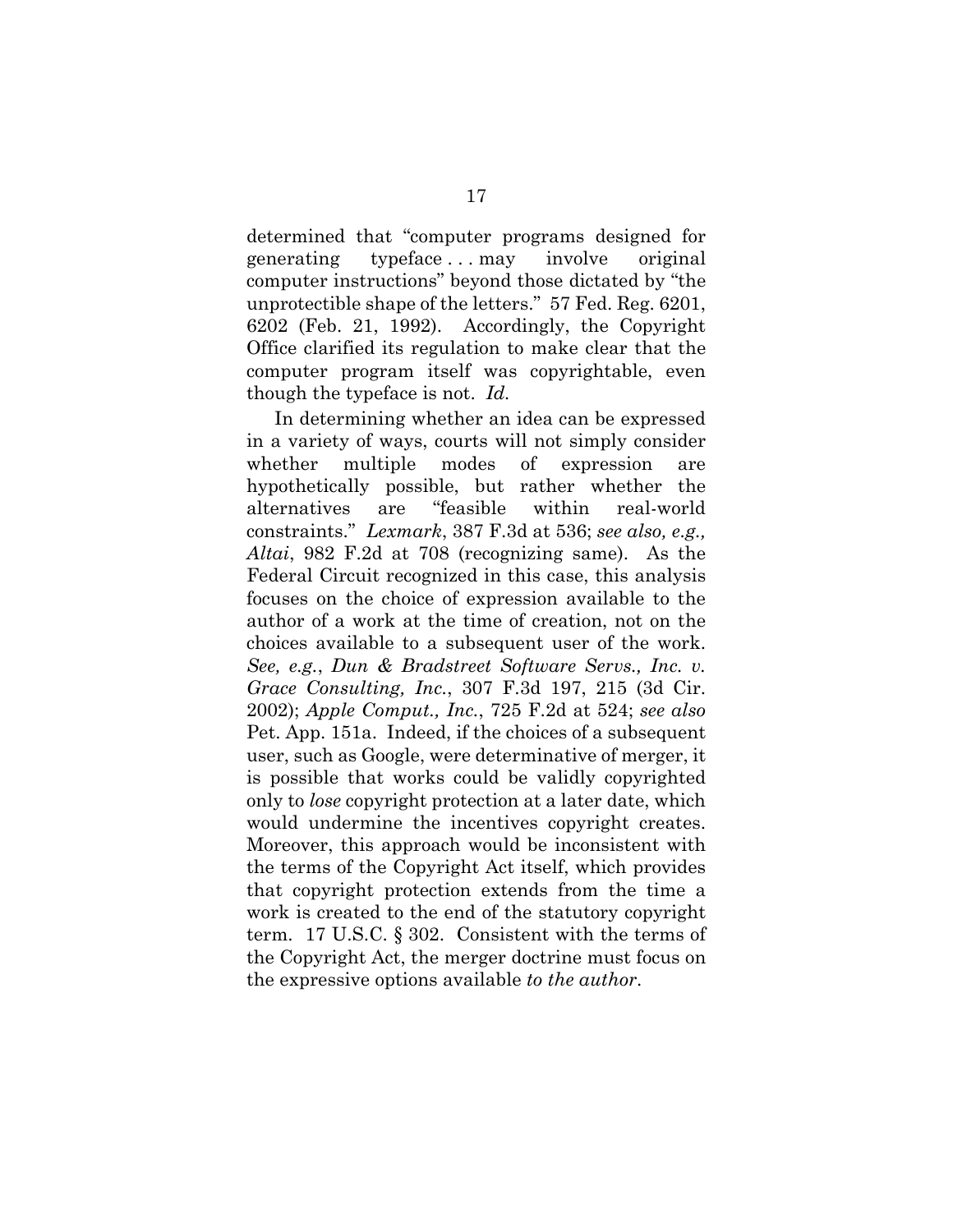The merger doctrine, therefore, does not deny protection to computer programs generally.

## **3. Under these principles, Google infringed Oracle's copyrights when it copied Oracle's computer program**

As noted, the district court found, and Google does not dispute, that the declaring code and 37 API packages at issue are both creative and original, satisfying the minimum requirements of § 102(a). *See*  Pet. App. 140a-41a, 214a. Google copied not only the lines of declaring code verbatim, but also replicated Oracle's elaborate organization of the code across the different packages, comprised of some "six hundred classes, with over six thousand methods." *See id.* at 129a (citation omitted). In other words, Google copied not only the words on the page, but the non-literal elements of the work as well. Even if parts of the declaring code itself were uncopyrightable as "functional" elements, the arrangement of the code in particular sequences is protectable. *See supra* at 12- 15. As the Federal Circuit concluded, that should end the inquiry: Oracle's APIs are copyrightable, and Google infringed on that copyright. *See* Pet. App. 171a-73a.

# **a. The functional aspects of Oracle's program do not render it uncopyrightable**

Google nevertheless claims that the declaring code is a functional "method of operation," excluded from copyright, because it "allows a Java developer to invoke (*i.e.*, operate) the separate pre-written computer code." Google Br. 19. But this can be said of computer codes generally—both declaring and implementing codes give instructions to the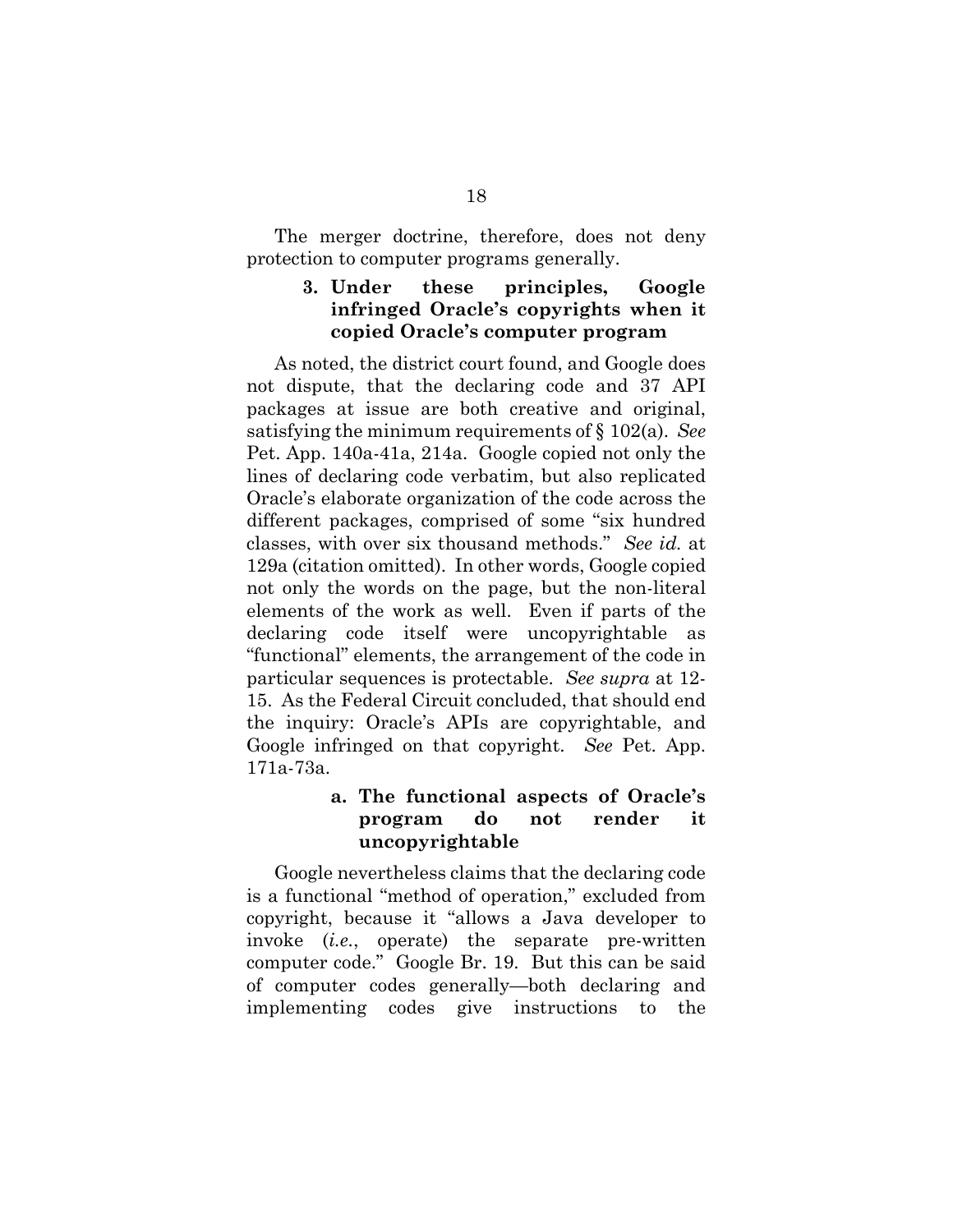computer, and both are necessary to get the computer to act. Pet. App. 126a. The Copyright Act's definition of "computer program" recognizes the functional aspects of computer software codes, and protects computer codes generally; it does not distinguish between types of code. *See supra* at 11; *see also* JOLT Article at 649. That is because the Copyright Act distinguishes between the expressive aspects of computer programs and the underlying computer process the code describes. *See* 17 U.S.C. § 102. It makes little sense to argue that copyright protection should be denied to the declaring codes based simply on their "functional" aspects, while simultaneously recognizing that the equally functional implementing code is protectable. *See* Google Br. 25.

The expressive aspects of the work, moreover, also include its structure, sequence, and organization here, the creative organization of the code into particular methods, classes, and packages. Google appears to argue that because the declaring code has some functional aspects, the creative arrangement of that code cannot be copyrighted. Google Br. 19-21. That is incorrect. Consider a cookbook, for example, of 166 historic recipes, chosen and arranged from thousands of recipes that are in the public domain and are not themselves subject to copyright. *See* JOLT Article at 650 (explaining same). The recipes are in some sense "functional" because they explain the steps or methods necessary to prepare the dish. But if another author creates a follow-on cookbook that copies exactly the "creative selection and arrangement" of the first 37 recipes in the original work, the second comer has infringed the copyright in the first book, which the original author earned by his or her particular selection and arrangement of those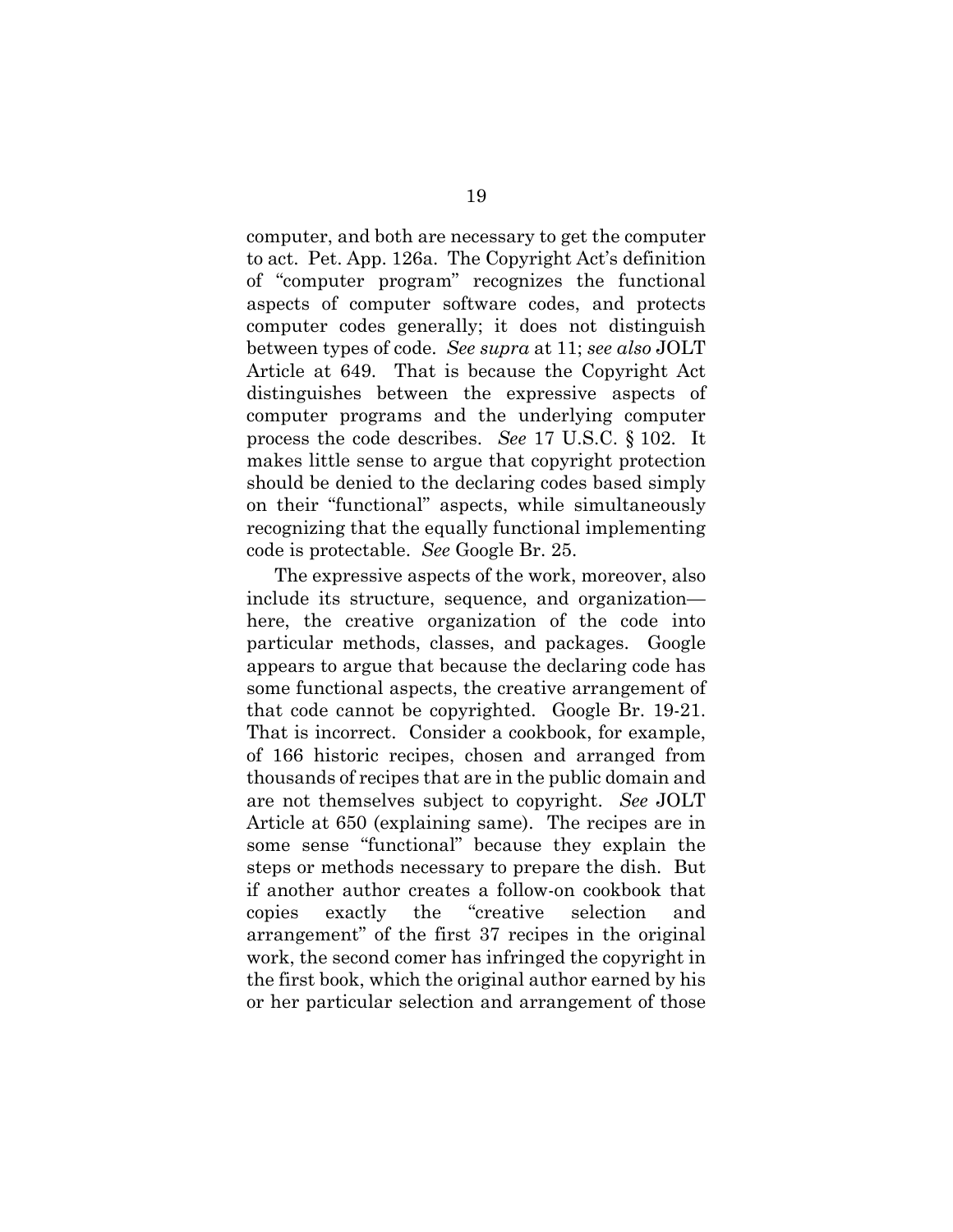recipes. *Id.* For similar reasons, Google's argument that the SSO of the Java program is not protectable because the program is also "functional," must fail. *See* Google Br. 19-21. *Even if* the declaring code could not be copyrighted, the creative arrangement of that code would still be protected. And here, of course, the declaring code, unlike the individual recipes, *is* also protectable by copyright. *See supra* at 18-19.

The expressive elements of its program are all that Oracle seeks to protect in this case. The district court found that Oracle's arrangement of the declaring code was original and creative, and that Google could have written and organized the declaring code in a number of different ways *while still achieving the same functionality*. Pet. App. 267a. As the Federal Circuit noted, both Microsoft and Apple managed to create their own competing mobile operating systems "from scratch, using their own array of software packages," without infringing on Oracle's copyright. Pet. App. 149a n.5. Google itself wrote its own implementing code for these same computer processes, again without infringing on Oracle's copyright—yet it also chose to copy aspects of Oracle's work. This indicates that what Oracle seeks to protect is not an underlying computer function or process, but its particular, creative expression of that process—here, the declaring code and the SSO of the Java library. Under traditional copyright principles, this expression is protectable.

#### **b. The merger doctrine does not apply to Oracle's program**

For similar reasons, the merger doctrine does not apply. Google claims that the declarations at issue "can only be written one way to perform their function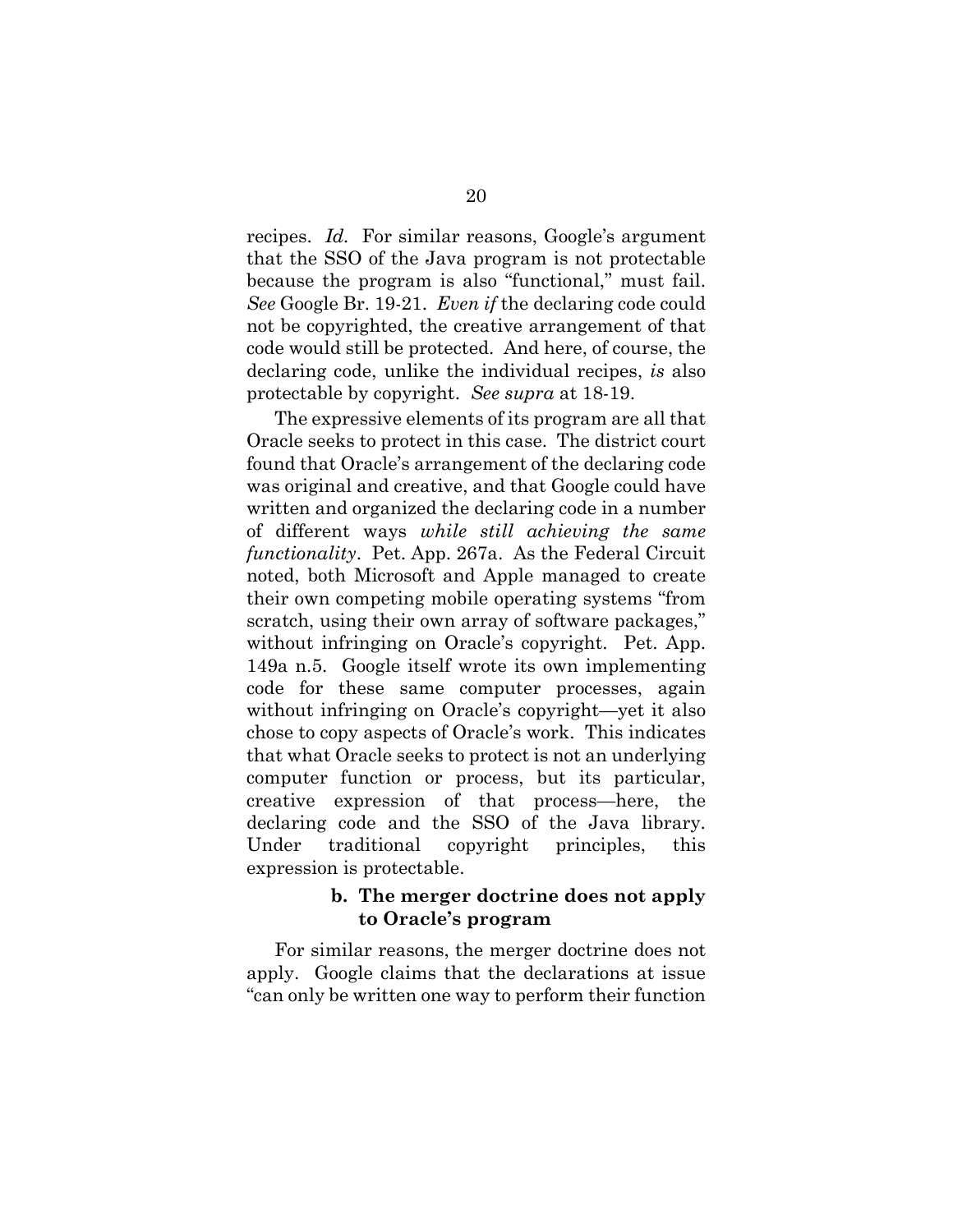responding to the calls already known to Java developers." Google Br. 19. The evidence in this case, however, establishes that Oracle had "unlimited options" in selecting and arranging the lines of code that Google copied, and that indeed, other programmers were able to create similar operating systems without infringing on Oracle's codes. *See* Pet. App. 149a-51a & n.5 (citation omitted).

Google does not appear to disagree with this premise. Indeed, the parties stipulated below that only 170 lines of the 11,500 lines of copied code were actually necessary to write in the Java language. Pet. App. 45a. What Google argues instead is that, because it wanted to use the Java SE library, including the names of different API packages that programmers were already familiar with, it had "no other choice" but to copy "the declarations from the Java SE libraries," because programmers would not otherwise be able to properly locate the desired method within the library. Google Br. 21, 31. But even if the declaring code is specific to or dictated by the structure of the Java library, the library's SSO is itself copyrightable, because, as the district court correctly found, Oracle could have arranged the different methods, classes, and API packages in myriad ways. *See* Pet. App. 266a-67a.

Google seems to be arguing that the functionality of the declaring code and its expression cannot be separated. And, to be sure, if the "function" is defined as "the ability to write software code using the precise phraseology that the original author created," then that will always be true. JOLT Article at 647 (explaining the same). But neither the Copyright Act nor the courts have ever endorsed "such a tautological approach to defining the 'function' a follow-on work is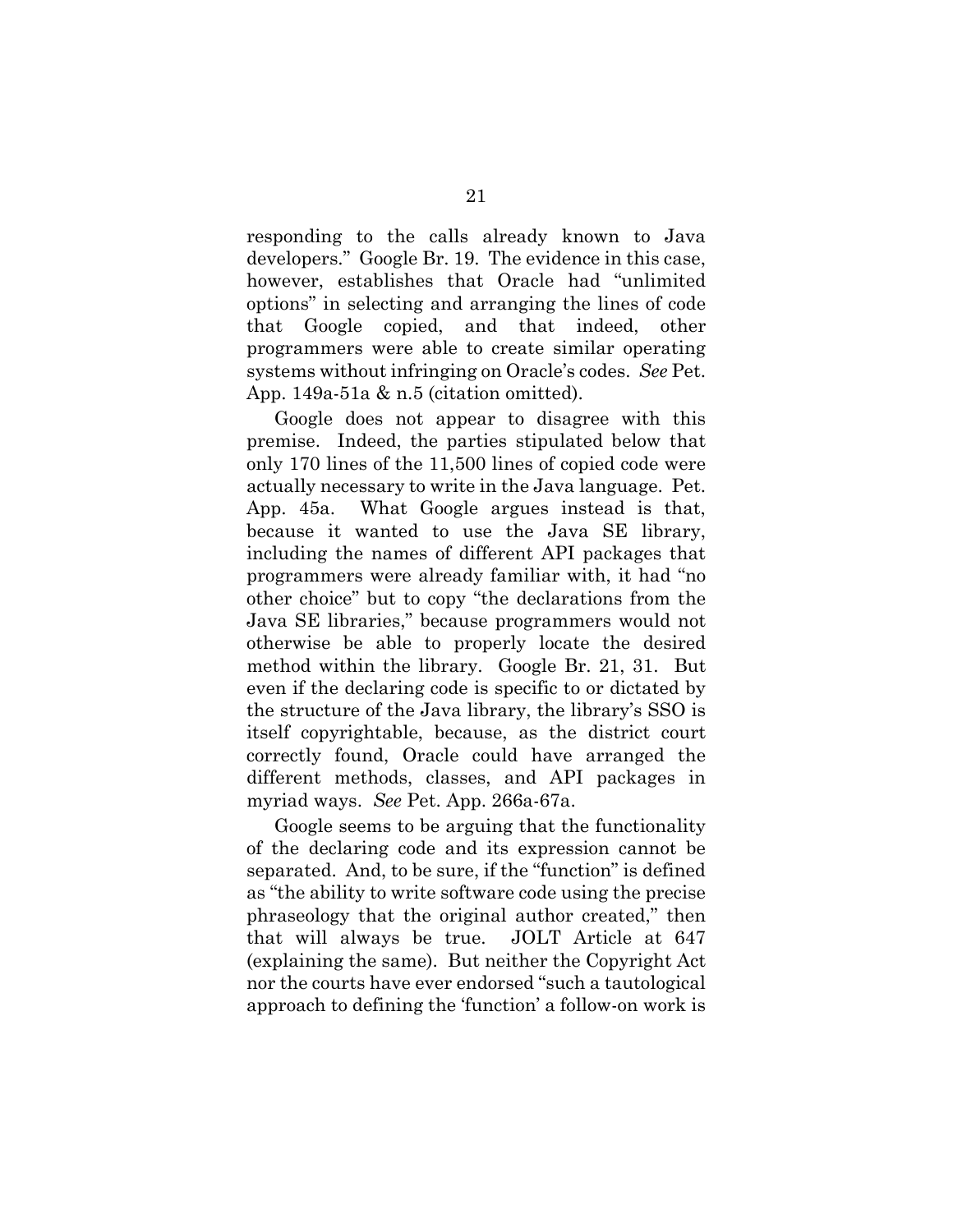entitled to achieve in its own right, using its own creative expression." *Id*. And adopting such an approach would seriously undermine that which copyright is intended to protect: the value in the original author's particular creative expression.

Instead, the Federal Circuit correctly recognized that Google could have written its own declaring code and organized its own API packages in its own way, and achieved the same result. That is a much more accurate vision of the "function" of a work for purposes of the copyrightability analysis: the function should be defined by what the work does, rather than defining the function so narrowly that it "necessarily encompasses the expression." *Id.* Indeed, some of the alternative modes of expression Google might have chosen could have been more efficient or effective than Oracle's original creation. This would have furthered the purpose of copyright, and in particular the purpose of protecting computer programs via copyright: to promote the creation and dissemination of more programs. *See* CONTU Rep. 10-11.

But Google chose not to do so, because it wanted to capitalize on the popularity of the Java program, and developers' familiarity with that program. *See* Google Br. 19, 31. Rather than risk creating a new program that developers would have to become accustomed to, Google chose to copy aspects of Oracle's program instead. But the popularity of Oracle's work, and Google's desire to take commercial advantage of that work, does not somehow render the work uncopyrightable after the fact. *See, e.g.*, *Franklin Comput.*, 714 F.2d at 1253 (noting that "a commercial and competitive objective . . . does not enter into the somewhat metaphysical issue of whether particular ideas and expressions have merged"). Indeed, such a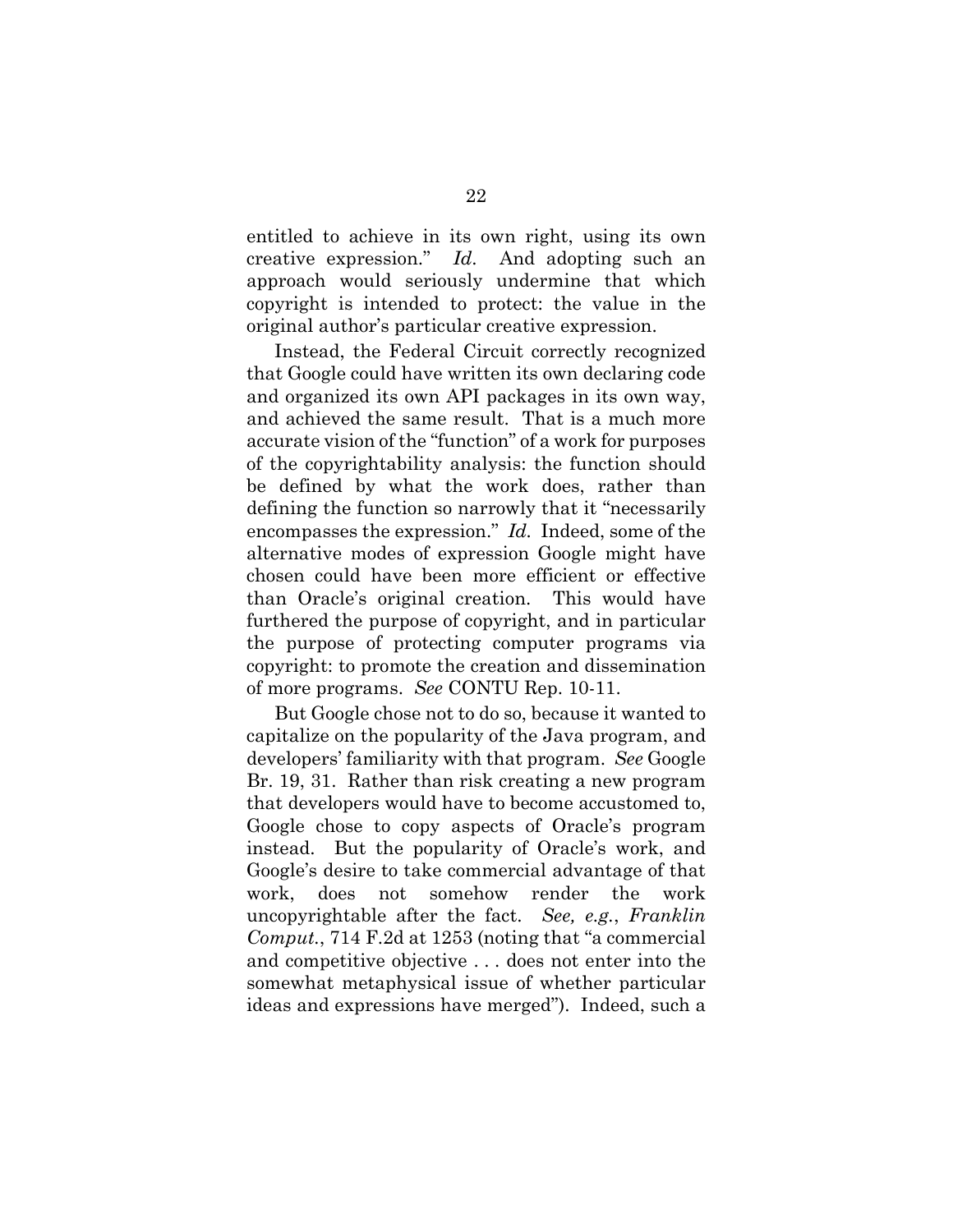result would be anathema to the basic purposes underlying copyright.

#### **c. "Interoperability" does not apply**

Google next claims that, in copying Oracle's program, it simply wanted to make Android "compatible" or interoperable with computer programmer skills, such that programmers accustomed to the Java platform could easily use the Android platform. *See* Google Br. 39-41; Intellectual Property Scholars *Amici* Br. 27-31; *see also, e.g.*, Pet. App. 45a-46a & n.11. The "interoperability" doctrine permits copying of a work to the limited extent necessary to permit the secondary work to function with the first. *See, e.g.*, *Lexmark*, 387 F.3d at 536 (permitting limited copying of a computer program installed in Lexmark printer cartridges to enable the defendant to produce printer cartridges that would work with Lexmark printers); *Sega*, 977 F.2d at 1522 (permitting limited copying of a code so that Accolade could reverse engineer functional elements of Sega's gaming system and adapt its video games to run on the platform). But the interoperability claimed here goes far beyond the doctrine recognized by the courts.

The cases cited by Google and other amici involved compatibility issues aimed at making a machine work with another machine. *See, e.g.*, *Lexmark*, 387 F.3d at 529-30, 536; *Sega*, 977 F.2d at 1522*.* Here, Google specifically did *not* want the Android platform to be compatible or interoperable with Oracle's Java program. *See* Pet. App. 171a-73a. Indeed, this was why Google ultimately chose not to obtain a commercial license from Oracle for the use of the APIs—because Oracle required compatibility with its program as a condition of the license. *Id.* at 128a.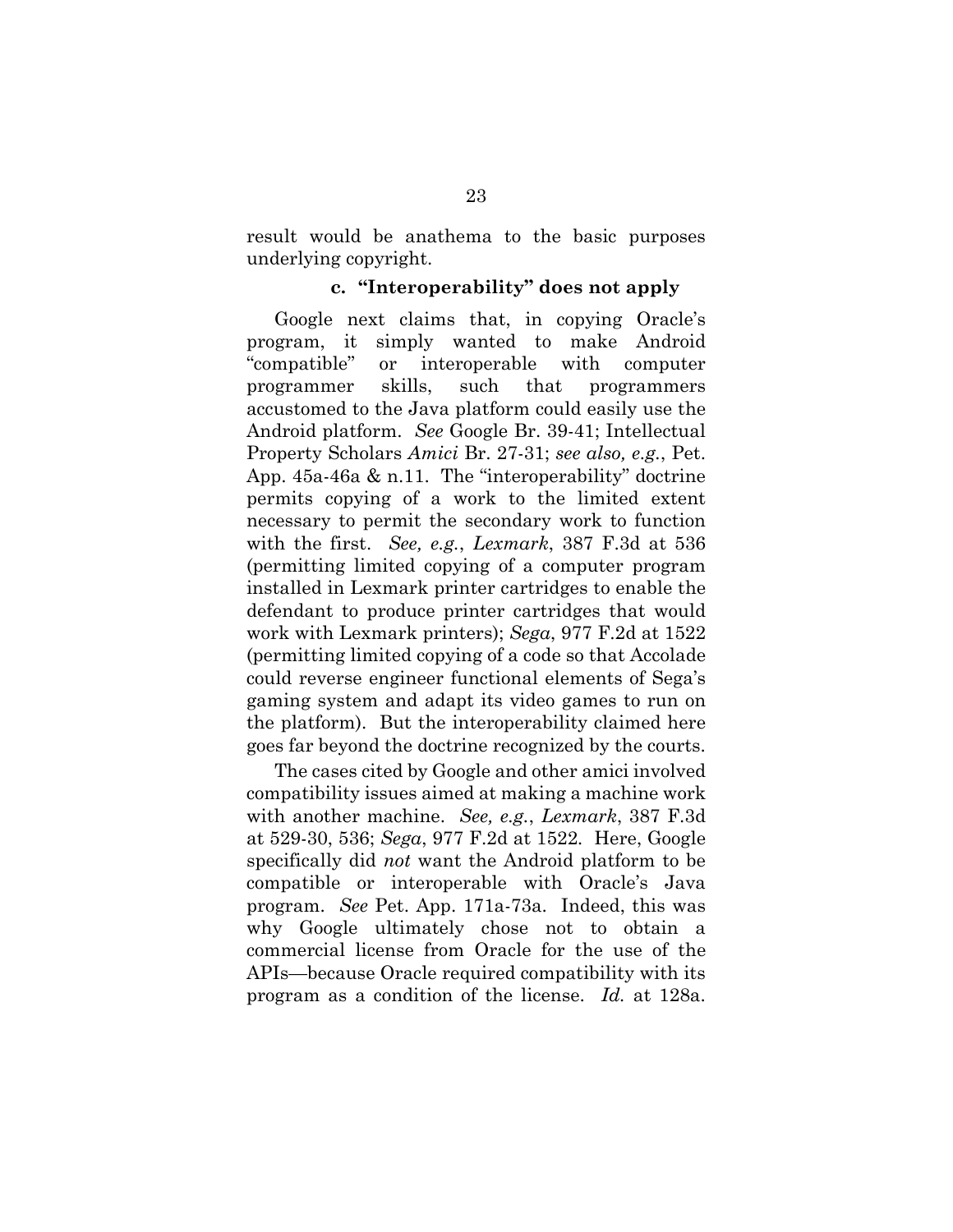Instead, Google's copying of Oracle's APIs is intended to free-ride on Oracle's goodwill and customer base to develop a competing product.

Under settled principles, Google infringed Oracle's copyrights when it chose to copy Oracle's original, protectable work, even though it could have created another mode of expression that would have achieved the same result within the computer.

## **B. The Fair Use Doctrine Does Not Excuse The Copying At Issue Here**

The Federal Circuit correctly concluded that the doctrine of fair use does not excuse Google's infringement. And here again, traditional principles of copyright law compel this conclusion.

# **1. The fair use doctrine does not protect works that merely seek to supersede the original**

The purpose of copyright is "to create incentives for creative effort." *Sony Corp. of Am. v. Universal City Studios, Inc.*, 464 U.S. 417, 450 (1984). But because "all intellectual creative activity is in part derivative," Pierre N. Leval, *Toward a Fair Use Standard*, 103 Harv. L. Rev. 1105, 1109 (1990), courts have long recognized that *overbroad* copyright protection will stifle creativity, defeating the fundamental purpose of providing copyright protection in the first place. Indeed, certain kinds of creative works, such as critiques and parodies, require at least some use of copyrighted works. *See, e.g.*, *id.* at 1109 & n.21; William F. Patry, *Patry on Fair Use* § 3:55 (2019). The fair use doctrine was created to distinguish between "fair" uses of protected works that generate further creativity, and infringing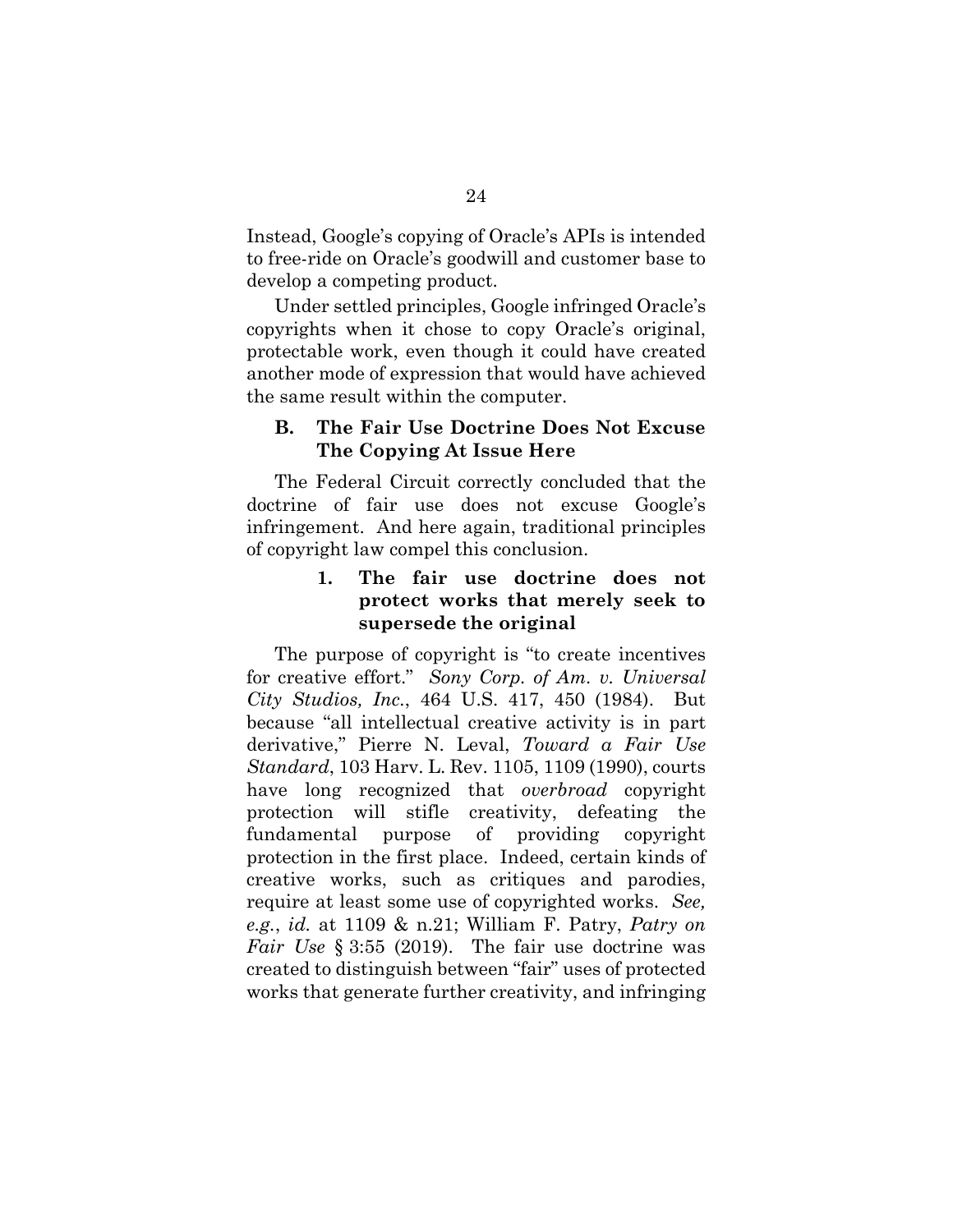uses that merely seek to replicate or replace the original work. *See Folsom v. Marsh*, 9 F. Cas. 342, 344-45 (Cir. Ct. D. Mass. 1841).

Justice Story first described what we now know as the "fair use" analysis in *Folsom*, which arose after publishers of a twelve-volume work on George Washington's life sued publishers of a two-volume work that copied hundreds of letters from the original work. *Id.* at 345, 349. In considering whether the copying constituted infringement, Justice Story identified several factors courts should consider: (1) "the nature and objects of the selections made;" (2) "the quantity and value of the materials used;" and (3) "the degree in which the use may prejudice the sale, or diminish the profits, or supersede the objects, of the original work." *Id.* at 348.

Justice Story emphasized that the amount of material copied from the original work was less important than whether "the value of the original is sensibly diminished, or the labors of the original author are substantially to an injurious extent appropriated by another." *Id.* He also noted that "a considerable portion" of a work may be incorporated into another where the second work has "other and professed objects" from the original. *Id.* Where the two works have "a similar object," however, the author of the second work is not permitted "to save themselves trouble and expense, by availing themselves, for their own profit, of other men's works." *Id.* at 349 (citation omitted). Because that is what the defendants had done, the court found that defendants' copying had infringed plaintiffs' copyrights. *Id.* 

Since *Folsom*, courts have further clarified the distinction between uses of a copyrighted work with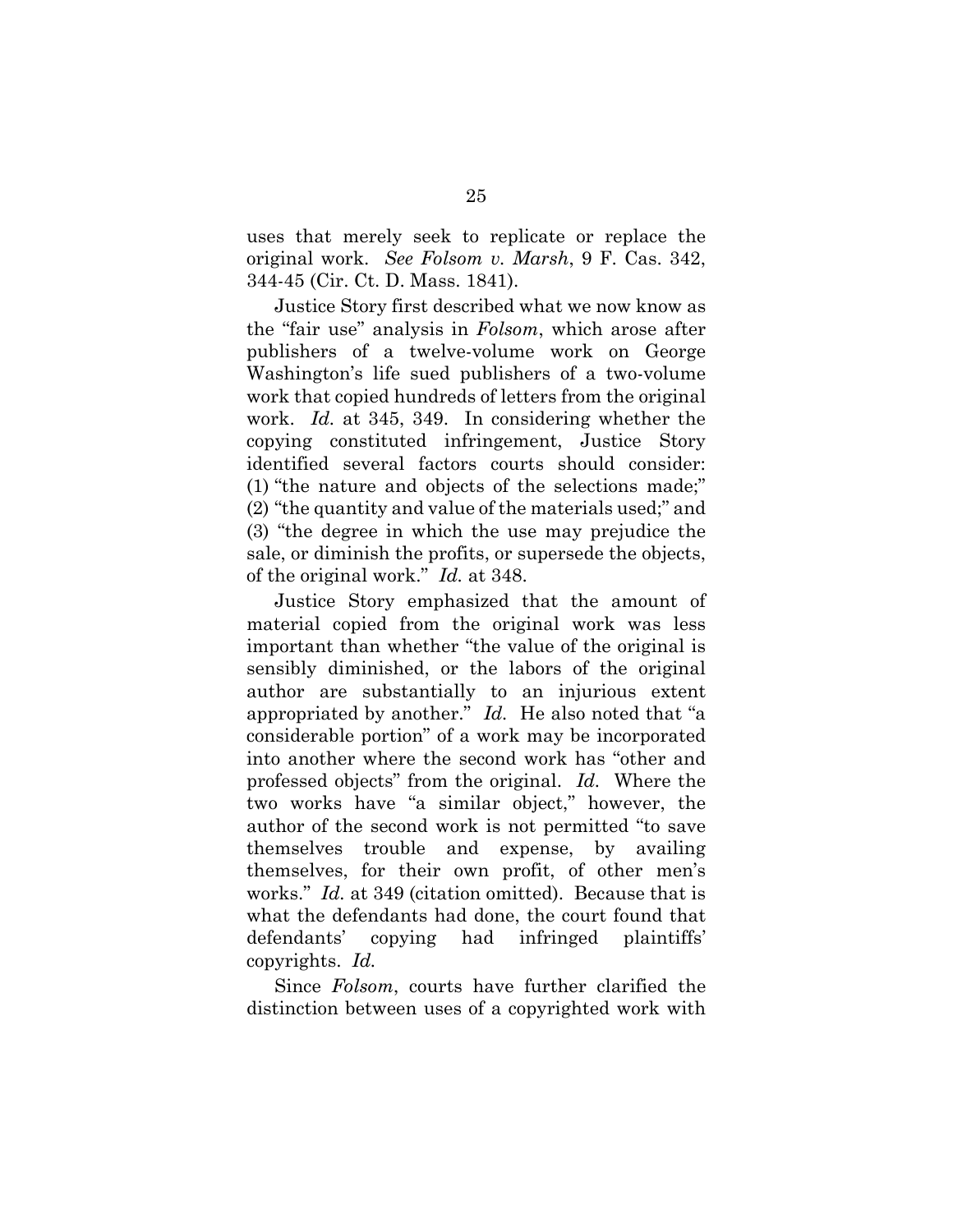"other professed and obvious objects" than the original, and those that merely sought to "supersede" the original. *Id.* at 348. Thus, courts recognized that a work could be quoted or excerpted for purposes of criticism or parody, as long as the secondary use had "neither the intent nor the effect of fulfilling the demand for the original," and did not copy more of the original than was necessary. *See Berlin v. E.C. Publ'ns, Inc.*, 329 F.2d 541, 545 (2d Cir. 1964); *Hill v. Whalen & Martell*, *Inc.*, 220 F. 359, 360 (S.D.N.Y. 1914); *Bloom & Hamlin v. Nixon*, 125 F. 977, 978-79 (Cir. Ct. E.D. Pa. 1903). Similarly, newspapers and magazines could quote other original works for purposes of reporting or commentary, where the use of the copyrighted material had a different purpose from the original and was therefore unlikely to undermine its value. *See, e.g.*, *Karll v. Curtis Publ'g Co.*, 39 F. Supp. 836, 837-38 (E.D. Wis. 1941); *Broadway Music Corp. v. F-R Publ'g Corp.*, 31 F. Supp. 817, 818 (S.D.N.Y. 1940). By contrast, copying another news article for "the *same* evident purpose of attractively and effectively serving [the original words] to the reading public" does not qualify as fair use. *See Chicago Record-Herald Co. v. Tribune Ass'n*, 275 F. 797, 799 (7th Cir. 1921) (emphasis added).

In other words, courts have recognized that a use that transforms the original work, using it for purposes that differs from the original, is generally permissible, because such a use furthers the creative purpose of copyright itself. On the other hand, a use intended to merely substitute for the original, freeriding on the original author's work, constitutes infringement, because free-riding undermines the economic incentives for creation that copyright is intended to promote. As the Copyright Office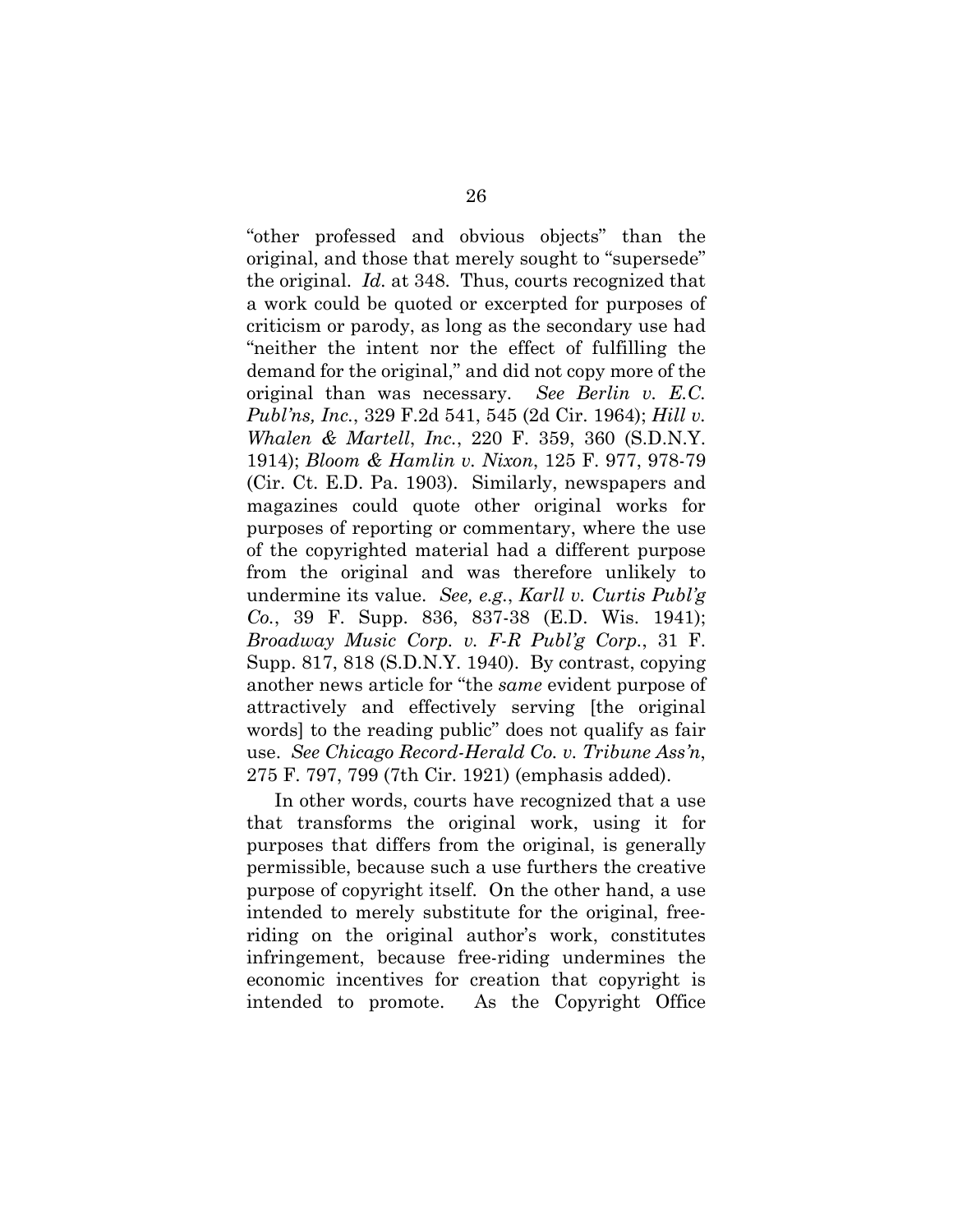explained, fair use "means that a reasonable portion of a copyrighted work may be reproduced without permission when necessary for a legitimate purpose which is not competitive with the copyright owner's market for his work."3

In the 1976 Act, Congress acted on the Copyright Office's recommendation to codify this fair use defense. The 1976 Act enumerated the four factors governing the fair use inquiry:

(1) the purpose and character of the use, including whether such use is of a commercial nature or is for nonprofit educational purposes; (2) the nature of the copyrighted work; (3) the amount and substantiality of the portion used in relation to the copyrighted work as a whole; and (4) the effect of the use upon the potential market for or value of the copyrighted work.

17 U.S.C. § 107. These factors must be examined with reference to copyright's underlying purpose. *Campbell v. Acuff-Rose Music, Inc.*, 510 U.S. 569, 578 (1994). Thus, the longstanding view that "supersed[ing]" uses are not fair prevails, because allowing others simply to "free-ride" on the creative works of others would hinder copyright's purpose. *See* Leval*, supra*, at 1116, 1125.

As a practical matter, the first and fourth factors are often controlling. Where the "purpose and character" of the use adds nothing new to the original work, and merely seeks to supersede the original,

l

<sup>3</sup> H. Comm. on Judiciary, 87th Cong., Report of the Register of Copyrights on the General Revision of the U.S. Copyright Law 24 (Comm. Print 1961), https://www.copyright.gov/history/ 1961\_registers\_report.pdf.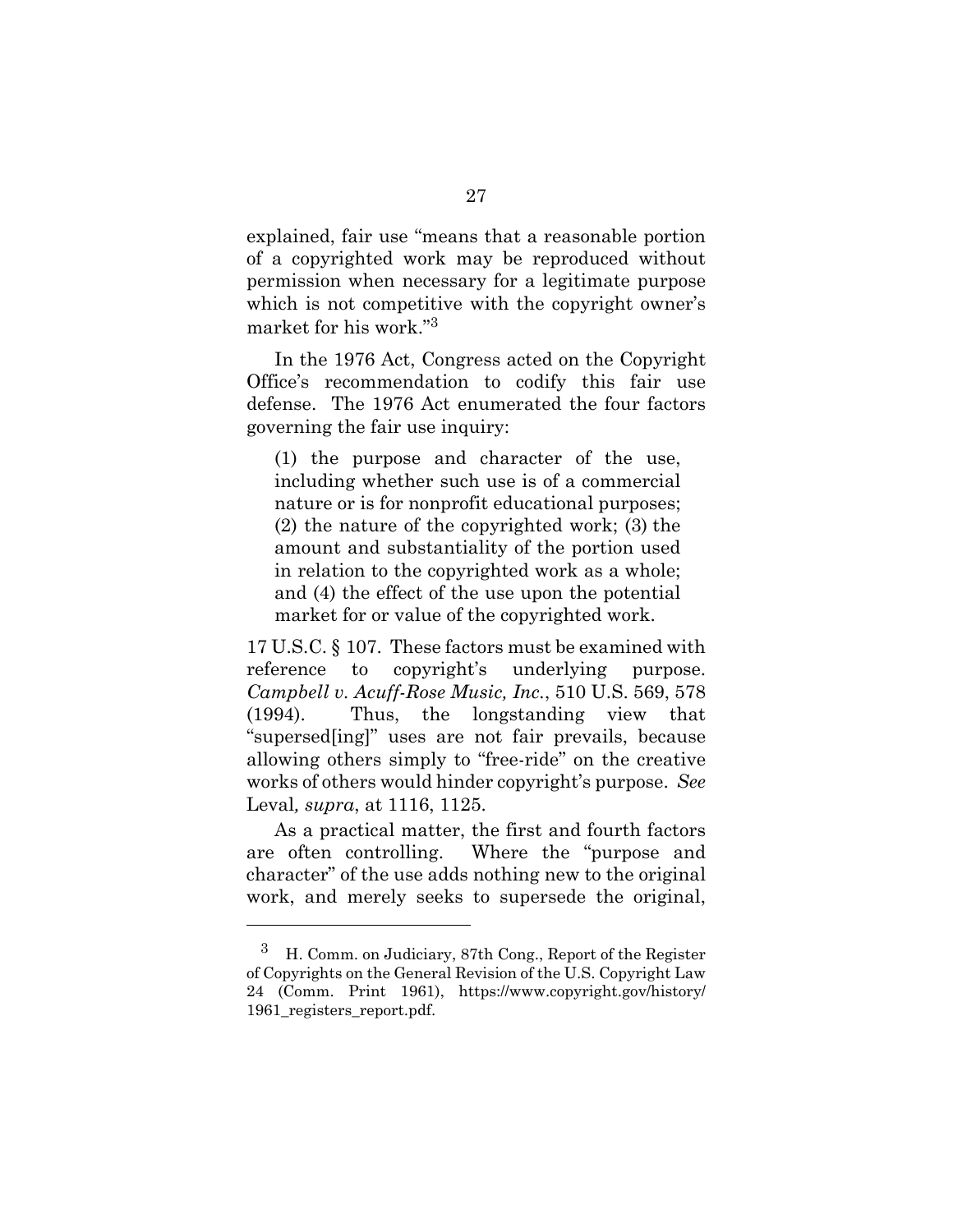courts will not find fair use. *See Campbell*, 510 U.S. at 578-79 (citation omitted); *Harper & Row Publishers, Inc. v. Nation Enters.*, 471 U.S. 539, 562 (1985). And, where the use is likely to cause harm to the market for the original work, there can be no fair use. *Campbell*, 510 U.S. at 590; *Harper & Row*, 471 U.S. at 566-67.

As explained below, Google's copying of Oracle's software flunks these settled standards.

### **2. Under settled principles, Google's copying of Oracle's computer program is not a fair use**

Google's use of Oracle's computer program falters on the first and fourth factors. Taking the purpose and character of the use, the first factor, it is clear that Google copied the Java program for a purely commercial purpose, which weighs against a finding of fair use. *See Campbell*, 510 U.S. at 578-79. The Java platform is widely popular and widely used by software developers and device manufacturers. Yet unlike Google, these users all sought, received, and paid for, a license from Oracle—or else abided by the terms of Oracle's open-source license. Oracle Br. 11- 12; Pet. App. 127a-28a. Google attempted to negotiate a license, but negotiations broke down because Google did not wish to comply with Oracle's requirement that the product incorporating the licensed software be compatible with the Java program. Pet. App. 128a-29a. So Google opted to write its own program for Android, which it was of course free to do. But rather than create a wholly original work, Google chose to copy aspects of Oracle's work to increase the appeal of Google's competing Android product—a purely commercial purpose.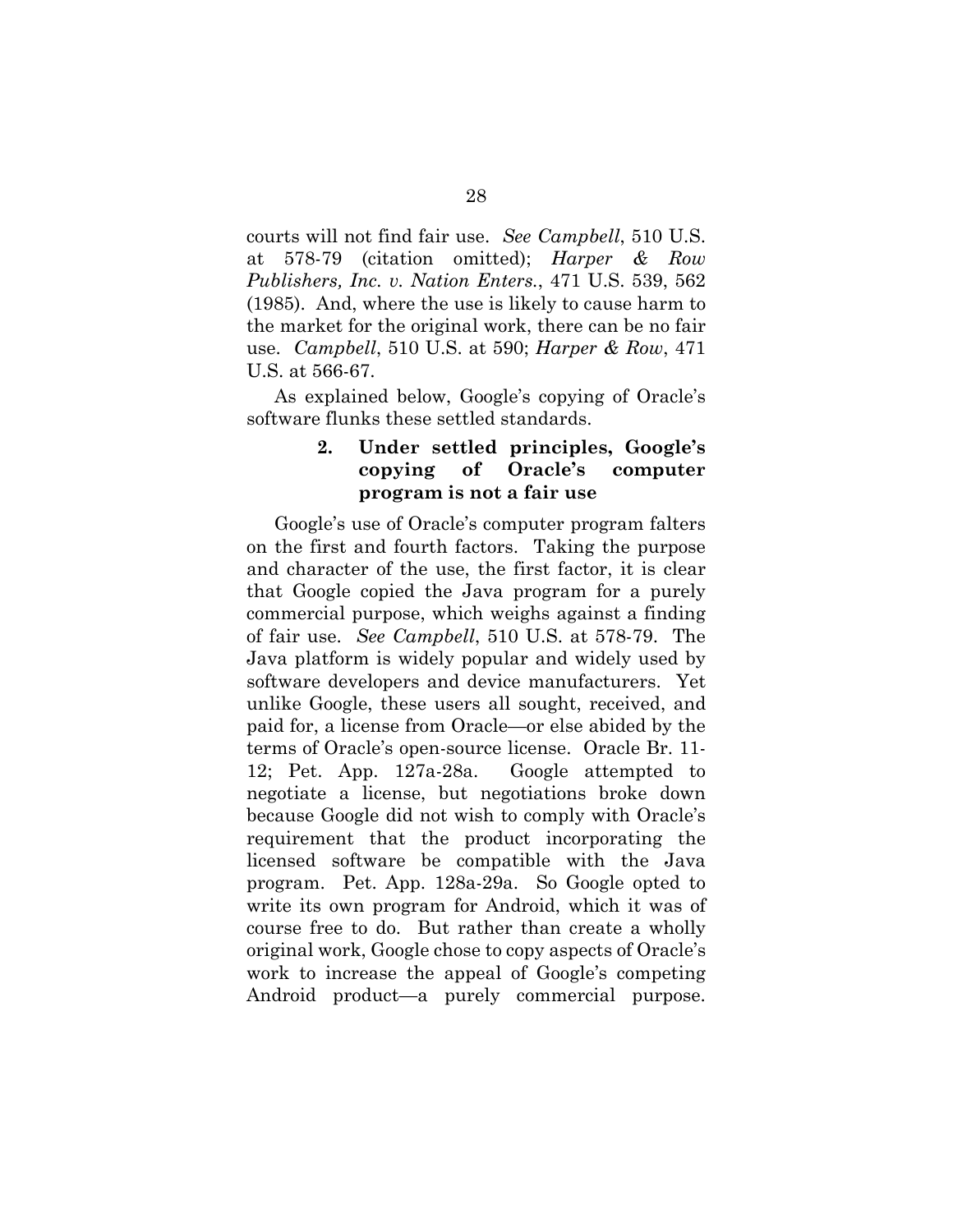According to Google, it copied the code, rather than create its own, "for the benefit of developers, who familiar with the Java programming language—had certain expectations regarding the language's APIs." Opp'n to Oracle's R. 50(a) Mot. 15, *Copyrightability Decision* (No. 3:10-cv-3561-WHA), 2016 WL 9045806.

In other words, Google's use of the Java APIs is intended to supersede the original in the Android platform, because that is what developers expected to see. *See Campbell*, 510 U.S. at 578-79; *Harper & Row*, 471 U.S. at 562; *Folsom*, 9 F. Cas. at 348. In copying the Java APIs, Google attempted to capture and divert the software developer community that Oracle developed with the Java platform, by taking advantage of developers' familiarity with that platform. This sort of blatant commercial free-riding is the antithesis of fair use and cannot be reconciled with copyright's purpose: to promote creativity by preventing others from taking advantage of the original creator's work. As Justice Story explained in *Folsom*, "[n]one are entitled to save themselves trouble and expense, by availing themselves, for their own profit, of other men's works." 9 F. Cas. at 349 (citation omitted). Google should not be permitted to do so here.

Likewise, in examining the fourth factor, the record indicates that Google's appropriation of Oracle's work indisputably harmed the market for the Java program. Before the release of Android, Java was already used in smartphones, including Blackberry and Nokia; thus, Android "competed directly with Java SE in the market for mobile devices." Pet. App. 50a. Likewise, Amazon switched from using the Java platform to the Android platform in its Kindle device, before negotiating a "steep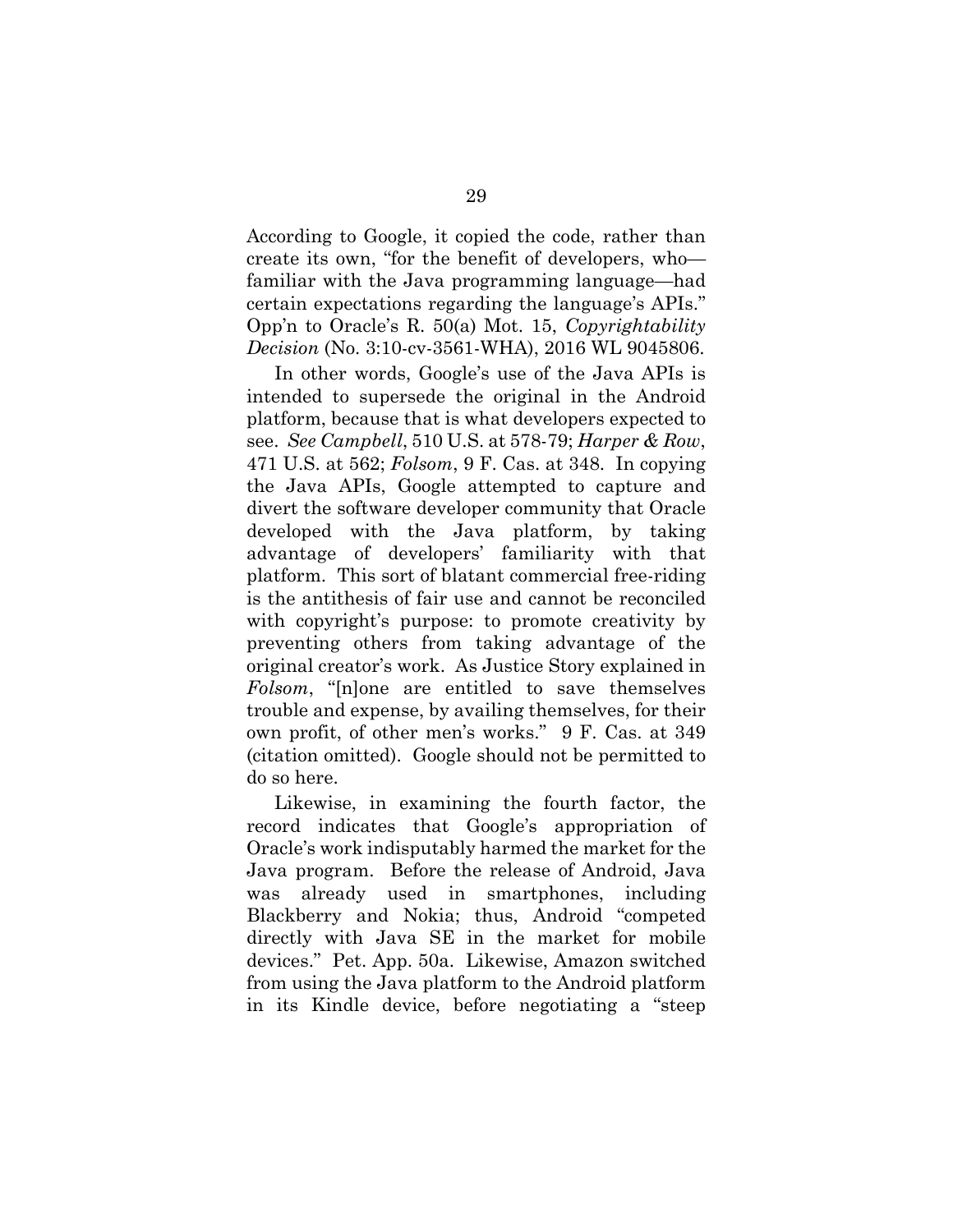discount" with Oracle for the use of Java in its newest device. *Id.* at 50a-51a. As the Federal Circuit explained, there is "substantial evidence that Android was used as a substitute for Java SE and had a direct market impact." *Id.* at 51a. Again, permitting Google to free-ride on Oracle's creative work, to the detriment of the original, is fundamentally incompatible with both the fair use doctrine in particular and the purposes of copyright generally.

\*\*\*

The Copyright Act of 1976, as amended in 1980, provides computer programs all of the protections afforded other copyrighted works. Despite the fears of the CONTU dissenters and some others, extending copyright to software has not caused the sky to fall. Quite the opposite. Copyright protection has spurred greater creativity, competition, and technological advancement, fueling an unprecedented period of intellectual growth and one of America's greatest economic sectors today—software development. While Congress is of course free to revisit the application of copyright to software if it believes changes to the current regime are warranted, there is no basis for this Court to assume that policymaking role here. Instead, this Court should give effect to Congress's intent, as embodied in the 1976 Act and its subsequent amendments, that traditional copyright principles apply to software just as these principles apply to other works. Applying those principles to the record in this case, the Federal Circuit properly concluded that Google's conceded copying of the APIs infringed Oracle's copyrights. While the technology at issue may be novel, the result that such free riding is not allowed is as old as copyright law itself.